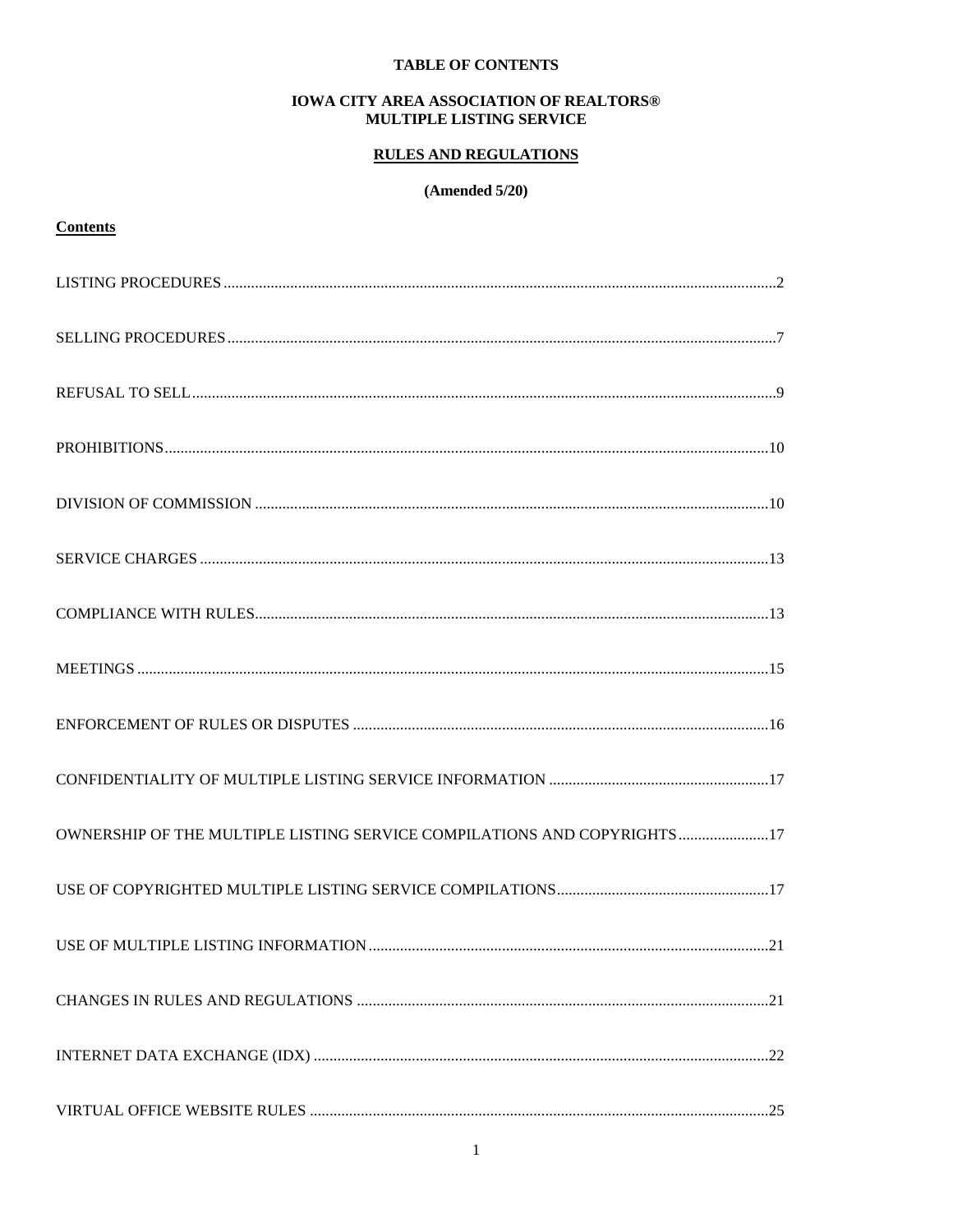## **IOWA CITY AREA ASSOCIATION OF REALTORS®**

## **MULTIPLE LISTING SERVICE**

## **RULES AND REGULATIONS**

### (Amended 10/21)

The following rules and regulations shall govern the operation of the Multiple Listing Service of the Iowa City Area Association of REALTORS®.

DEFINITIONS: As used herein,

- (a) "Participant" refers to the REALTOR® principal which is a member of the Multiple Listing Service.
- (b) "Affiliated Licensee" refers to the licensees within the Participating office.
- (c) "Service" refers to the Multiple Listing Service.
- (d) "Submitted, Submission, Filed, Reported, Transmitted" in this document refer to entering listing data into the MLS computer system except those listings defined as "office exclusives."

### <span id="page-1-0"></span>**LISTING PROCEDURES**

## **SECTION 1. LISTING PROCEDURES AND PAPERLESS GUIDELINES**

Listings of real or personal properties of the following types taken by Participants on Exclusive Right to Sell listing data shall be submitted to the Multiple Listing Service.

- (a) Single family homes for sale or exchange
- (b) Vacant lots and acreages for sale or exchange
- (c) Multiple family residential buildings for sale or exchange
- (d) Commercial buildings for sale, exchange or lease or business-only listings.
- (e) Farms

**\* Submission of Listings to the Service:** Listing data shall be submitted within 24 of the listing contract being signed.

### A. **CLEAR COOPERATION**

Within one (1) business day of marketing a property to the public, the listing broker must submit the listing to the MLS for cooperation with other MLS participants. Public marketing includes, but is not limited to, flyers displayed in windows, yard signs, digital marketing on public facing websites, brokerage website displays (including IDX and VOW), digital communications marketing (email blasts), multi-brokerage listing sharing networks, and applications available to the general public. (Adopted 11/19)

Note: Exclusive listing information for required property types must be filed and distributed to other MLS Participants for cooperation under the Clear Cooperation Policy. This applies to listings filed under Section 1 and listings exempt from distribution under Section 1.3 of the NAR model MLS rules if it is being publicly marketed, and any other situation where the listing broker is publicly marketing an exclusive listing that is required to be filed with the service and is not currently available to other MLS Participants.

Note 1: If the date the listing is due to be submitted to the Service is a holiday, then the listing is due the following day.

**Note 2:** Until the property has been submitted to the Service there shall be no sign placed on the property and no marketing allowed including coming soon postings. Violator's shall be subjected to a fine. *(adopted 3/17)*

**Note 3:** The Multiple Listing Service shall not require a Participant to submit listings on a form other than the form the Participant individually chooses to utilize provided the listing is a type accepted by the service, although a property data form may be required as approved by the Multiple Listing Service. However, the Multiple Listing Service, through its legal counsel:

- may reserve the right to refuse to accept a listing form which fails to adequately protect the interests of the public and the Participants.
- assure that no listing form filed with the Multiple Listing Service establishes, directly or indirectly, any contractual relationship between the Multiple Listing Service and the client (buyer or seller).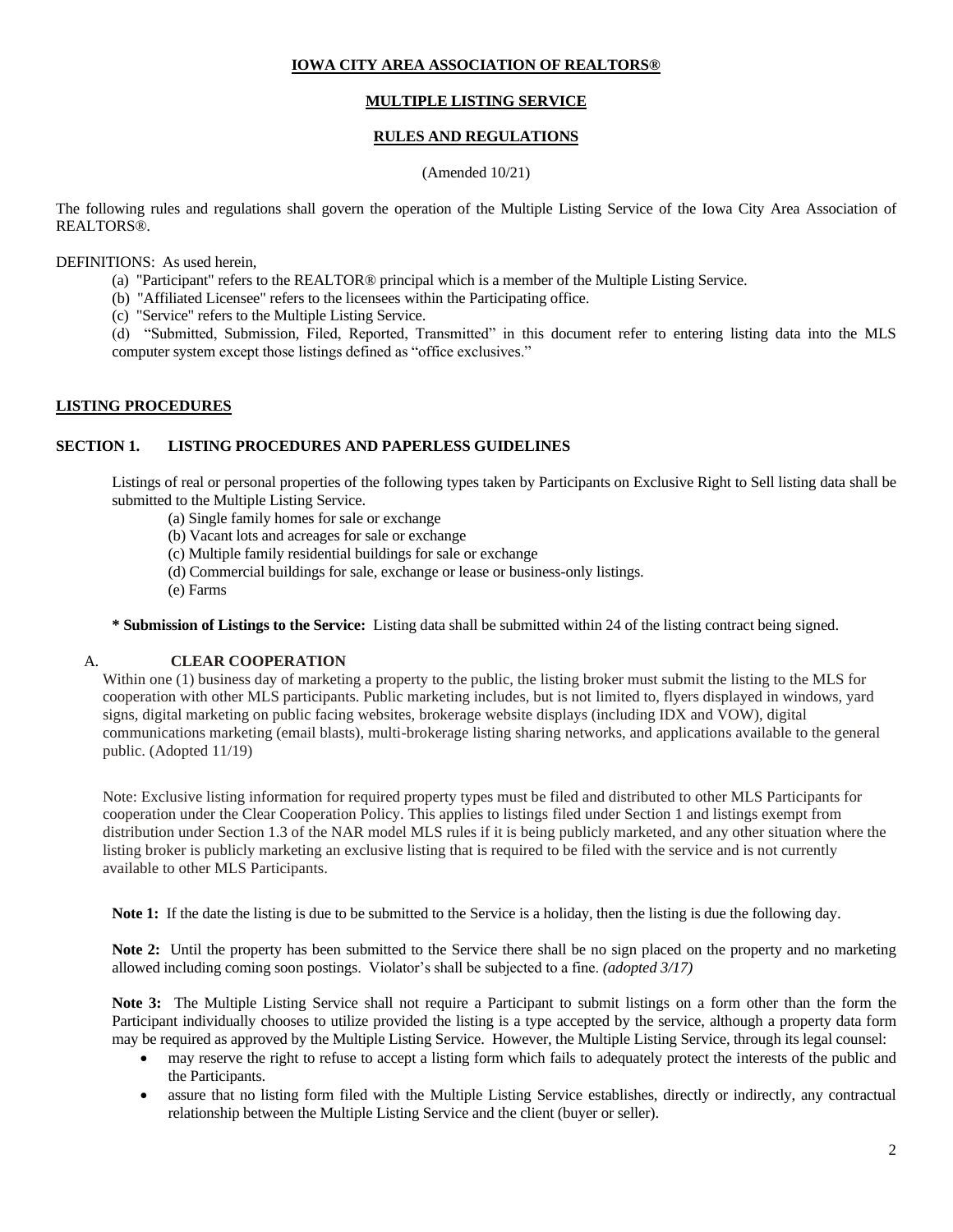The Multiple Listing Service shall accept exclusive right-to-sell listing contracts and exclusive agency listing contracts, and may accept other forms of agreement which make it possible for the listing broker to offer compensation to the other Participants of the Multiple Listing Service acting as subagents, buyer agents, or both. *(*Amended 11/96*)*

The listing agreement must include the seller's written authorization to submit the agreement to the Multiple Listing Service. *(*Amended 11/96*)*

**Note 4:** Until the property has been submitted to the Multiple Listing Service the agent may not advertise or market the property on social media. Violator's shall be subjected to a fine. *(adopted 3/17)*

**Note 5:** If requested by the board staff members shall provide any needed documentation within one business day. Violator's shall be subject to fine. *(adopted 3/17)*

The different types of listing agreements include:

- exclusive right-to-sell
- office exclusive/private listing
- open
- net

**B. Exclusive right-to-sell** listing is the conventional form of listings submitted to the Multiple Listing Service in that the seller authorizes the listing broker to cooperate with and to compensate other brokers. *(*Amended 4/92*)*

### **C. Office exclusive/private listing**

The Service will accept Exclusive Agency listings. A listing will be processed by clearly distinguishing in the Remarks Section of the listing data the letters "EA."

The exclusive agency listing also authorizes the listing broker, as exclusive agent, to offer cooperation and compensation on a blanket or unilateral basis, but also reserves to the seller the general right to sell the property on an unlimited or restrictive basis. Exclusive agency listings and exclusive right to sell listings with named reserved prospects should be clearly distinguished with a simple designation, such as a code or symbol, from exclusive right to sell listings with no named prospects exempt, since they can present special risks of procuring cause controversies and administrative problems not posed by exclusive right to sell listings with no named prospects exempt. Care should be exercised to ensure that different codes or symbols are used to denote exclusive agency and exclusive right-to-sell listings with prospect reservations. *(*Amended 4/92*)*

The Multiple Listing Service shall accept exclusive right to sell listing contracts and exclusive agency listing contracts and may accept other forms of agreements which make it possible for the listing broker to offer cooperation and compensation to the other Participants of the Multiple Listing Service acting as subagents, buyer agents, or both.

The listing agreement must include the seller's authorization to submit the agreement to the Multiple Listing Service.

Note 1: Until the property has been submitted to the Service there shall be no sign placed on the property and no marketing allowed. Violators shall be subjected to a fine. *(adopted 3/17)*

**Note 2:** Until the property has been submitted to the Multiple Listing Service the agent may not advertise or market the property on social media. Violator's shall be subjected to a fine. *(adopted 3/17)*

### **D. Open Listings**

**Open listings** are not accepted, except where required by law, because the inherent nature of an open listing is such as to usually not include the authority to cooperate and compensate other brokers and inherently provides a disincentive for cooperation. *(*Amended 4/92*)* The Service declines to accept open listings.

### **E. Net Listings**

The service may not accept **net listings** because they are deemed unethical and, in most states, illegal. The Service will not accept net listings because they are prohibited in the State of Iowa.

**Note 1:** A multiple listing service does not regulate the type of listings its members may take. This does not mean that a multiple listings service must accept every type of listing. The multiple listing service shall decline to accept open listings (except where acceptance is required by law) and net listings, and it may limit its service to listings of certain kinds of property.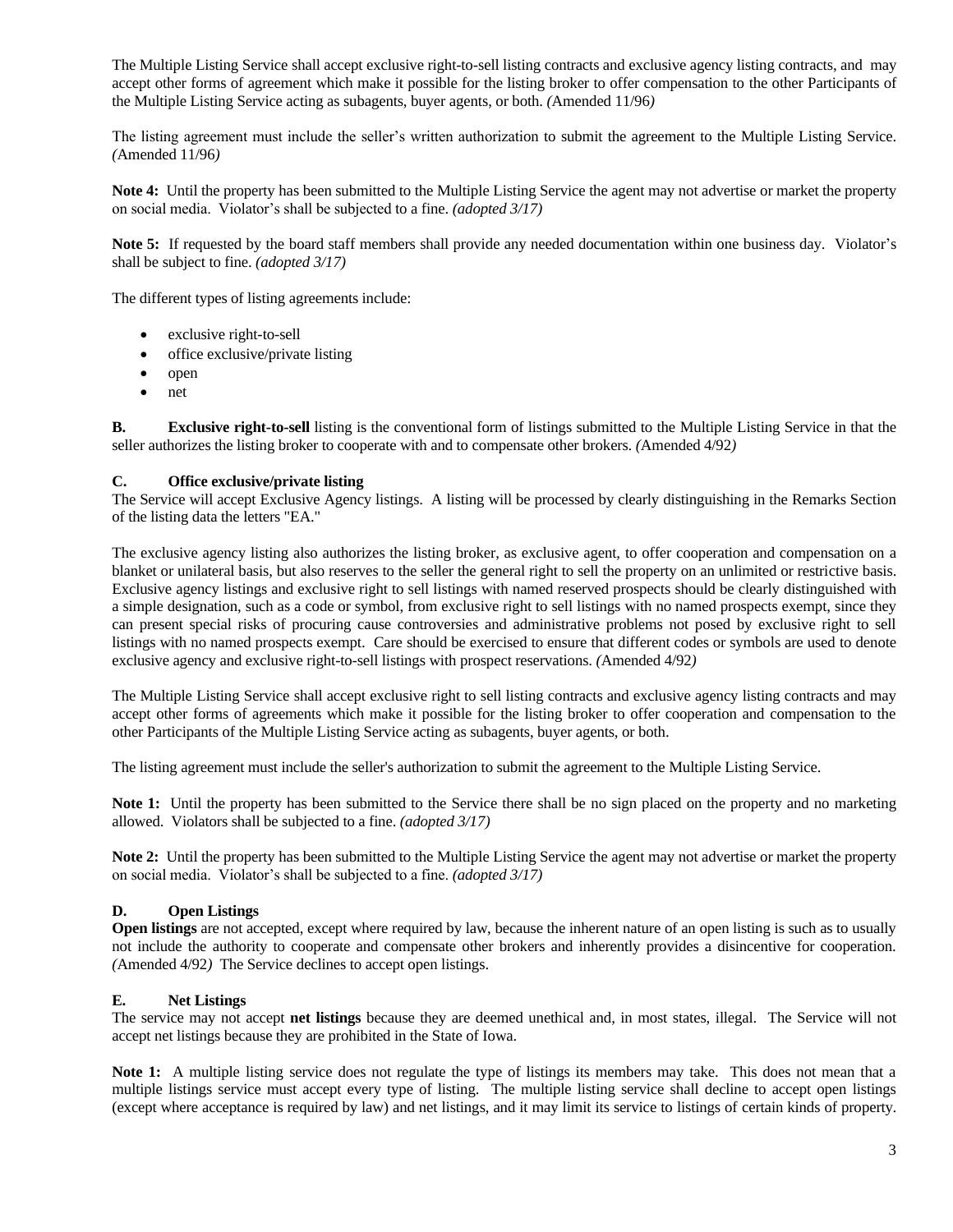But, if it chooses to limit the kind of listings it will accept, it shall leave its members free to accept such listings to be handled outside the multiple listing service.

Note 2: A multiple listing service may, as a matter of local option, accept exclusively listed property that is subject to auction. If such listings do not show a listed price, they may be included in a separate section of the MLS compilation of current listings. *(Adopted 11/92)*

### **G. Property**

All Participants must completely fill in required data for each listing. The Service assures that no listing data filed with the Multiple Listing Service establishes, directly or indirectly, any contractual relationship between the Multiple Listing Service and the Client (buyer or seller).

### **H. Current Listings**

Maintaining accurate listing data is a critical necessity for achieving the defined purpose of the MLS. Participants and subscribers are required to submit accurate listing data and required to correct any known errors.

Multiple listing services may not require participants to enter into listing agreements using a form other than the form a participant individually chooses to use. Multiple listing services may refuse to accept any listing which fails to adequately protect the interests of the public and other participants and will not accept any listing which establishes a contractual relationship between the MLS and a participant's client. *(Adopted 11/20)*

### **SECTION 1.1 LISTINGS SUBJECT TO RULES AND REGULATIONS OF THE SERVICE**

Any listing taken on a contract to be filed with the Multiple Listing Service is subject to the Rules and Regulations of the Service upon signatures of the seller (s).

## **SECTION 1.2 DETAIL ON LISTINGS FILED WITH THE SERVICE**

(a) The listing and property data when filed with the Multiple Listing Service by the listing broker, shall be complete in every detail.

(b) Listings entered into the MLS database are intended to promote the property. The MLS database is not intended for use as a personal marketing vehicle. Specifically prohibited: agent photo and/or logo, agent name, phone number, Web site and other marketing detail in the Remarks or Photo sections. Branding techniques on listings submitted to the Service are prohibited.

### **SECTION 1.3 EXEMPTED LISTINGS**

(a) If the seller refuses to permit the listing to be disseminated by the Service, the REALTOR® may take the listing ("office exclusive") but not disseminate through the MLS computer system to the Participants. The listing should be accompanied by certification signed by the seller that he/she does not desire the listing to be disseminated by the Service.

(b) Property owned by a Participant or any licensee affiliated with a Participant is not exempt from the obligations of **Section 1.3(a)**

(c) MLS Participants must distribute exempt listings within (1) one business day once the listing is publicly marketed. See Section 1.01, Clear Cooperation.

## **SECTION 1.4 CHANGE OF STATUS OF LISTING**

Any change in listed price or other change in the original listing agreement shall be made only when authorized in writing by the seller and shall be filed with the brokage within twenty-four (24) hours (excepting weekends, holidays and postal holidays) after the authorized change is received by the listing broker.

## **SECTION 1.5 WITHDRAWAL OF LISTING PRIOR TO EXPIRATION**

Listings of property may be withdrawn from the Multiple Listing Service by the listing broker before the expiration date of the listing agreement, provided notice is filed with the Service, including an agreement between the seller and the listing broker which authorizes the withdrawal.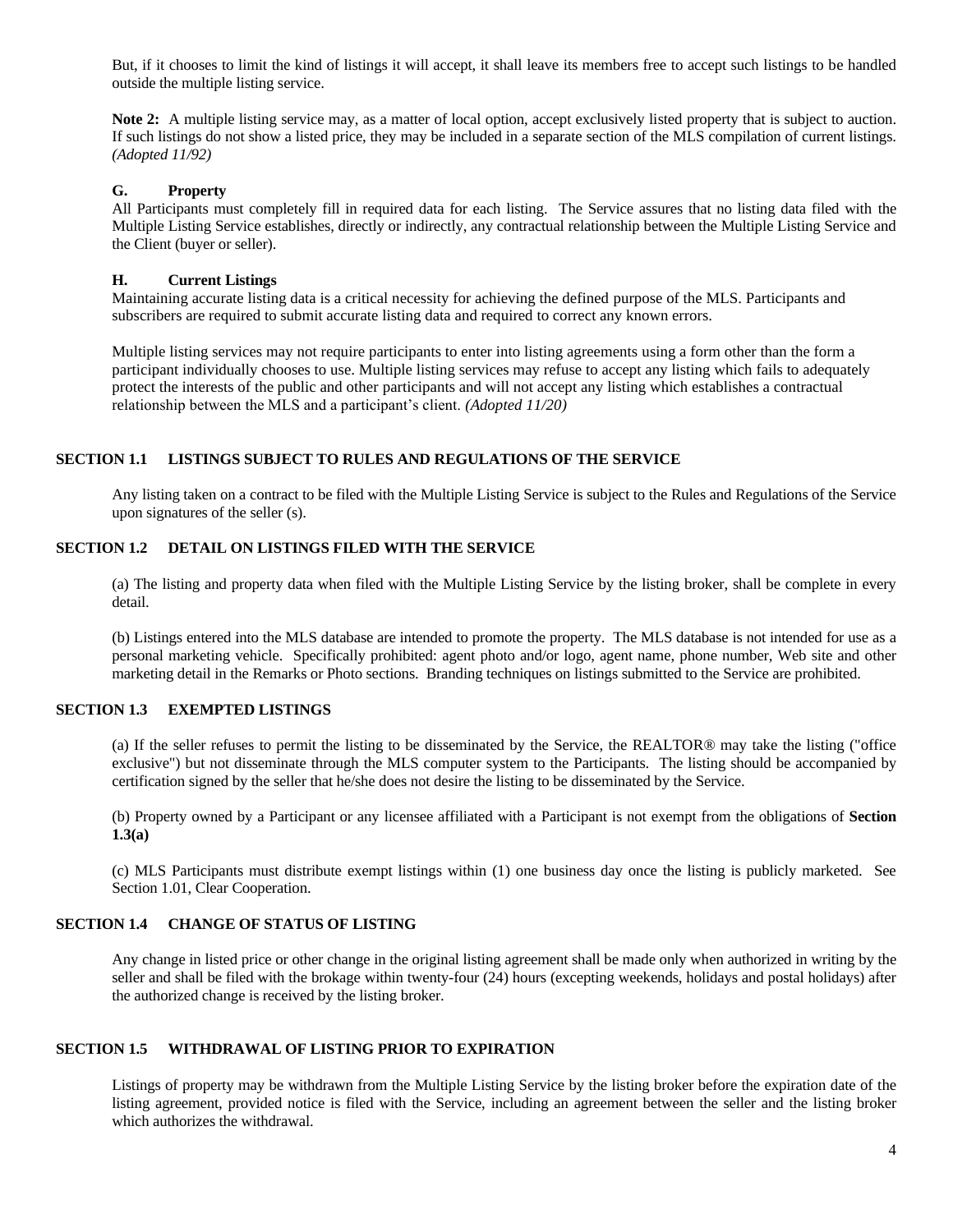Sellers do not have the unilateral right to require a Multiple Listing Service to withdraw a listing without the listing broker's concurrence. However, when a seller(s) can document that his/her exclusive relationship with the listing broker has been terminated, the Multiple Listing Service may remove the listing at the request of the seller.

(1) Withdrawal refers to withdrawal of a listing from the Multiple Listing Service.

(2) Cancellation is to be used when there is mutual consent of the designated broker and the seller to cancel a listing agreement.

**Note:** A listing agreement may not be assigned, sold or otherwise transferred to another broker without the express written consent of all parties to the original agreement.

### **SECTION 1.6 CONTINGENCIES APPLICABLE TO LISTINGS**

Any contingency or condition of any term in a listing shall be specified and noticed to the Participants.

### **SECTION 1.7 LISTING PRICE SPECIFIED**

The full gross listing price stated in the listing contract will be included in the information published in the Multiple Listing Service compilation of current listings, unless the property is subject to auction.

## **SECTION 1.8 ACCURACY OF LISTING DATA**

Participants and subscribers are required to submit accurate listing data and required to correct any known errors.

### **SECTION 1.9 LISTING MULTIPLE UNIT PROPERTIES**

All properties which are to be sold or which may be sold separately must be indicated individually in the listing and on the Property Profile Sheet. When a listed property has been sold, proper notification should be given to the Multiple Listing Service within 3 business days. Violators shall be subject to fine. *(amended 3/17)*

### **SECTION 1.10 SUBMISSION OF PHOTOGRAPHS OR OTHER GRAPHIC REPRESENTATIONS**

Multiple Listing Services may, as a matter of local discretion, require submission of a reasonable number of photographs or other graphic representations that accurately depict listed property except where sellers expressly direct that photographs of their property not appear in MLS compilations. (Adopted 5/10)

# **SECTION 1.11 SUBMISSION OF LEGALLY REQUIRED SELLER DISCLOSURE INFORMATION**

Multiple Listing Services may, as a matter of local discretion, require submission of all legally required seller disclosure information except where sellers expressly direct that such disclosure documents not be disseminated through MLS. (Adopted 5/10)

### **SECTION 1.12 PRICE CHANGE INFORMATION**

MLSs are not required to track or report price change information other than the most recent increase or decrease in the price of current listings. If such information (either with respect to a current listing or to prior listings of that property) is tracked by an MLS and made available to Participants and subscribers, neither it nor any information from which it may be determined shall be classified as confidential nor may be prohibited from making such information available to clients and customers pursuant to the same rules governing dissemination of other nonconfidential data fields. Classification as non-confidential permits inclusion of such information in advertisements, including IDX display, of other Participants' listings. (Adopted 5/10)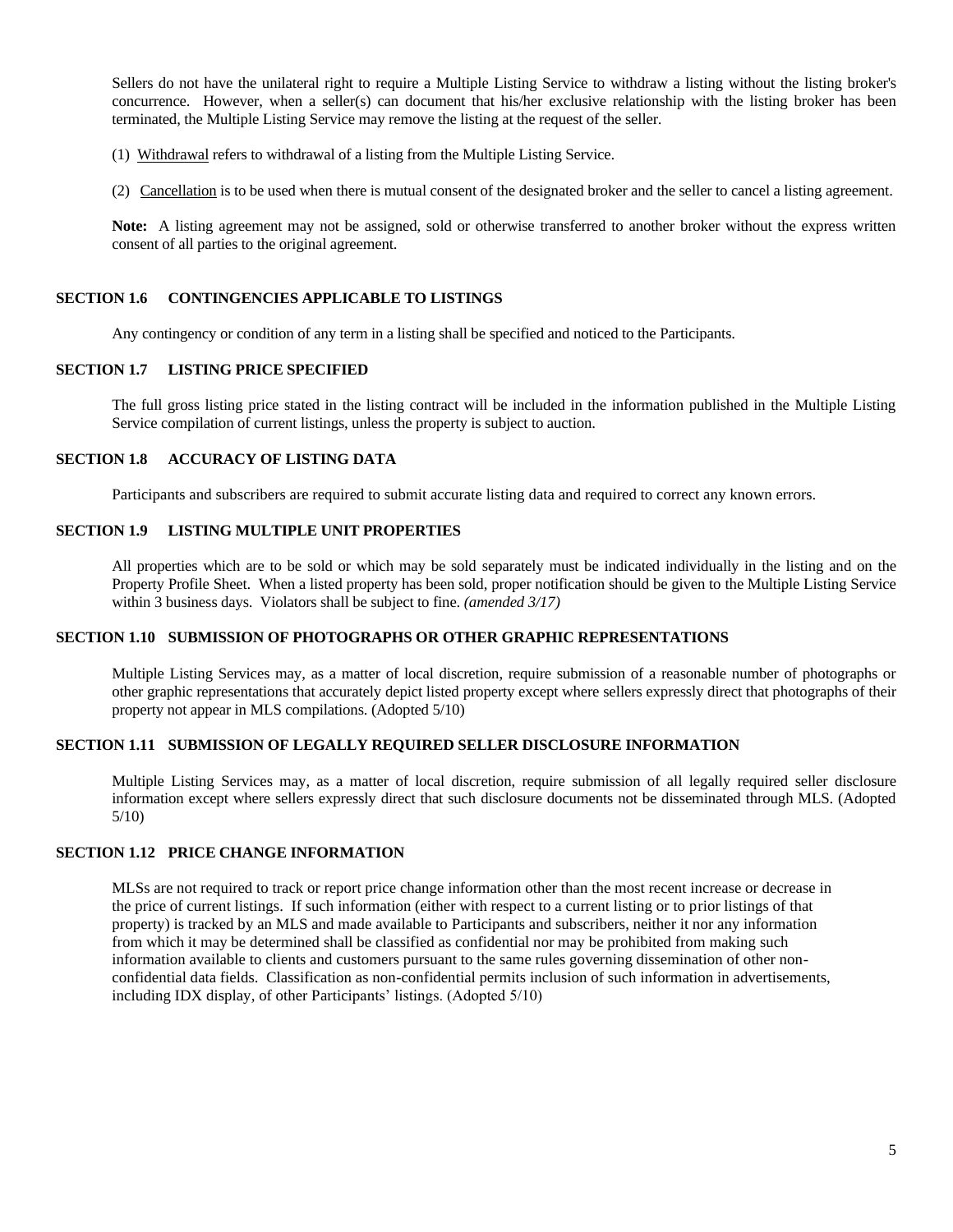### **SECTION 1.13 DAYS/TIME ON MARKET INFORMATION**

MLSs are not required to track or report days/time on market information (i.e., the length of time a property has been listed for sale pursuant to a current listing agreement or prior listing agreements, whether with the same or different listing brokers or firms). If such information is tracked by an MLS and made available to Participants and subscribers, neither it nor any information from which it may be determined (such as the current list date, or prior list and expiration dates) shall be classified as confidential, nor may Participants be prohibited from making such information available to clients or customers pursuant to the same rules governing dissemination of other nonconfidential data fields. Classification as non-confidential permits inclusion of such information in advertisements, including IDX display, of other Participants' listings as a matter of local option. (Adopted 5/10)

### **SECTION 1.14 NO CONTROL OF COMMISSION RATES OR FEES CHARGED BY PARTICIPANTS**

The Multiple Listing Service shall not fix, control, recommend, suggest or maintain commission rates or fees for services to be rendered by Participants. Further, the Multiple Listing Service shall not fix, control, recommend, suggest or maintain the division of commissions or fees between cooperating Participants or between Participants and nonparticipants.

### **SECTION 1.15 EXPIRATION, EXTENSION AND RENEWAL OF LISTINGS**

Listings filed with the Multiple Listing Service will automatically be removed from the compilation of current listings on the expiration date specified in the agreement unless prior to that date the MLS receives notice that the listing has been extended or renewed. If notice of renewal or extension is received after the listing has been removed from the compilation of current listings, the extension or renewal will be published in the same manner as a new listing. Extensions and renewals of listings must be signed by the seller(s) and filed with the service.

### **SECTION 1.16 TERMINATION DATE ON LISTINGS**

Listings filed with the Service shall bear a definite and final termination date as negotiated between the listing broker and seller.

### **SECTION 1.17 JURISDICTION**

The jurisdiction of the Service shall be inclusive of, but not limited to, that geographic area serviced by all of Johnson County, Washington County, also including Cedar County east to Highway 38, south to the Cedar county line and north to Highway 30, Keokuk County east to Highway 21, Louisa County west to Highway 61, Henry County south to Highway 34, as well as those outlying areas considered to be the natural marketing territory of the Service. Only listings of the designated types of property located within the jurisdiction of the MLS are required to be submitted to the service. Listings of property located outside the MLS's jurisdiction will be accepted if submitted voluntarily by a Participant, but cannot be required by the service.

# **SECTION 1.18 LISTINGS OF SUSPENDED PARTICIPANTS**

When a Participant of the Service is suspended from the Multiple Listing Service for failing to abide by a membership duty (i.e., violation of the Code of Ethics, Association Bylaws, Multiple Listing Service Rules and Regulations or other membership obligations except failure to pay appropriate dues, fees or charges), all listings currently filed with the Multiple Listing Service by the suspended Participant shall, at the Participant's option, be retained in the Service until sold, withdrawn or expired, and shall not be renewed or extended by the Multiple Listing Service beyond the termination date of the listing agreement in effect when the suspension became effective. If a Participant has been suspended from the Association or Multiple Listing Service (or both) for failure to pay appropriate dues, fees or charges, an Association Multiple Listing Service is not obligated to provide Multiple Listing Services, including continued inclusion of the suspended Participant's listings in the Multiple Listing Service compilation of the current listing information. Prior to any removal of a suspended Participant's listings from the Multiple Listing Service, the suspended Participant should be advised in writing of the intended removal so that the suspended Participant may advise his/her clients.

#### **SECTION 1.19 LISTINGS OF EXPELLED PARTICIPANTS**

When a Participant of the Service is expelled from the Multiple Listing Service for failing to abide by a membership duty (i.e., violation of the Code of Ethics, Association Bylaws, Multiple Listing Service Rules & Regulations or other membership obligations except failure to pay appropriate dues, fees or charges), all listings currently filed with the Multiple Listing Service shall, at the expelled Participant's option, be retained in the Service until sold, withdrawn, or expired, and shall not be renewed or extended by the Multiple Listing Service beyond the termination date of the listing agreement in effect when the expulsion became effective. If a Participant has been expelled from the Association (except where Multiple Listing Service participation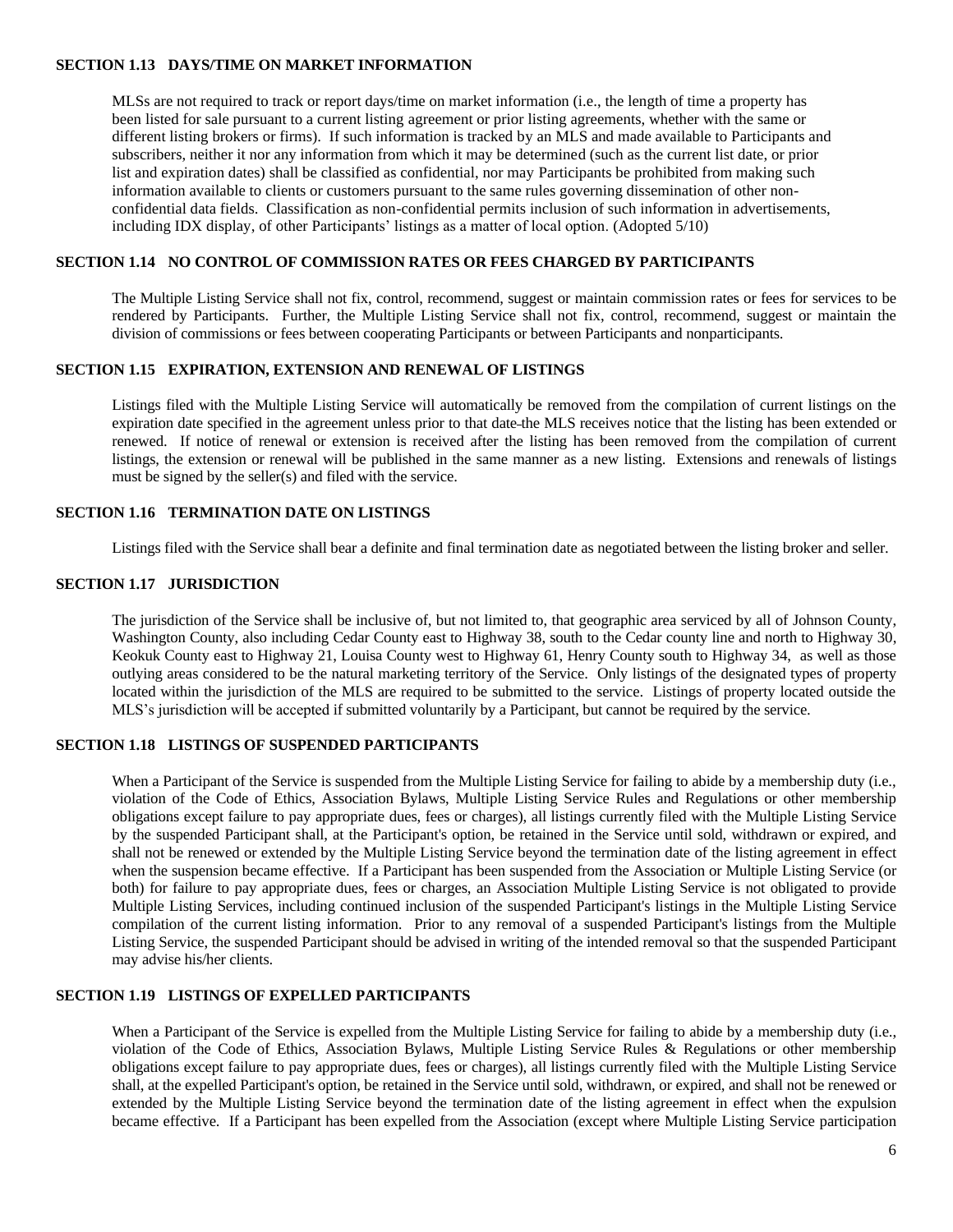without Association Membership is permitted by law) or Multiple Listing Service (or both) for failure to pay appropriate dues, fees or charges, an Association Multiple Listing Service is not obligated to provide Multiple Listing Services including continued inclusion of expelled Participant's listings in the Multiple Listing Service compilation of current listing information. Prior to any removal of an expelled Participant's listings from the Multiple Listing Service, the expelled Participant should be advised in writing of the intended removal so that the expelled Participant may advise his/her clients.

### **SECTION 1.20 LISTINGS OF RESIGNED PARTICIPANTS**

When a Participant resigns from the MLS, the MLS is not obligated to provide services, including continued inclusion of the resigned Participant's listings in the MLS compilation of current listing information. Prior to any removal of a resigned Participant's listings from the MLS, the resigned Participant should be advised, in writing, of the intended removal so that the resigned Participant may advise his clients.

### **SECTION 1.21 LIMITED SERVICE LISTINGS**

Listing agreements under which the listing broker will not provide one, or more, of the following services will be identified with an appropriate code or symbol (e.g. "LR" or "LS") in MLS compilations so potential cooperating brokers will be aware of the extent of the services the listing broker will provide to the seller(s), and any potential for cooperating brokers being asked to provide some or all of these services to listing brokers' clients, prior to initiating efforts to show or sell the property:

- a) arrange appointments for cooperating brokers to show listed property to potential purchasers but instead gives cooperating brokers authority to make such appointments directly with the seller(s);
- b) accept and present to the seller(s) offers to purchase procured by cooperating brokers but instead gives cooperating brokers authority to present offers to purchase directly to the seller(s);
- c) advise the seller(s) as to the merits of offers to purchase;
- d) assist the seller(s) in developing, communicating, or presenting counter-offers.
- e) or participate on the seller's(s') behalf in negotiations leading to the sale of the listed property.

### **SECTION 1.22 PROTECTION CLAUSES IN ASSOCIATION MLS STANDARD LISTING CONTRACT**

Any broker protection clause with is contained in a standard listing form established and recommended by a multiple listing service for the use of MLS participation shall not contain any specific time period therein, but shall contain a blank space to indicate that the time period of such protection period is negotiable between the property owner and the listing broker.

#### **SECTION 1.23 PROPERTY ADDRESSES**

Residential listings filed with the MLS must include a property address where one exists at the time the listing is filed. If a property address is unavailable, then the parcel identification number must be submitted at the time the listing is filed. If no address or parcel identification number is available at the time the listing is filed, the listing must, at a minimum, contain a legal description of the property sufficient to describe the location of the property. This information shall be available to participants and subscribers at the of filing (*Adopted 5/21)*

### **SECTION 1.24 NON-FILTERING OF LISTINGS**

MLS participants and subscribers must not, and MLSs must not enable the ability to, filter out or restrict MLS listings that are searchable by and displayed to consumers based on the level of compensation offer to the cooperating broker or the name of the brokerage or agent. (*Adopted 5/21)*

## **SECTION 1.25 SERVICES ADVERTISED AS "FREE"**

MLS participants and subscribers must not represent that their brokerage services to a client or customer are free or available at no cost to clients, unless the participant or subscriber will receive no financial compensation from any source for those services.

### <span id="page-6-0"></span>**SELLING PROCEDURES**

# **SECTION 2 SHOWINGS AND NEGOTIATIONS**

Appointments for showings and negotiations with the seller for the purchase of listed property filed with the Multiple Listing Service shall be conducted through the listing broker except under the following circumstances: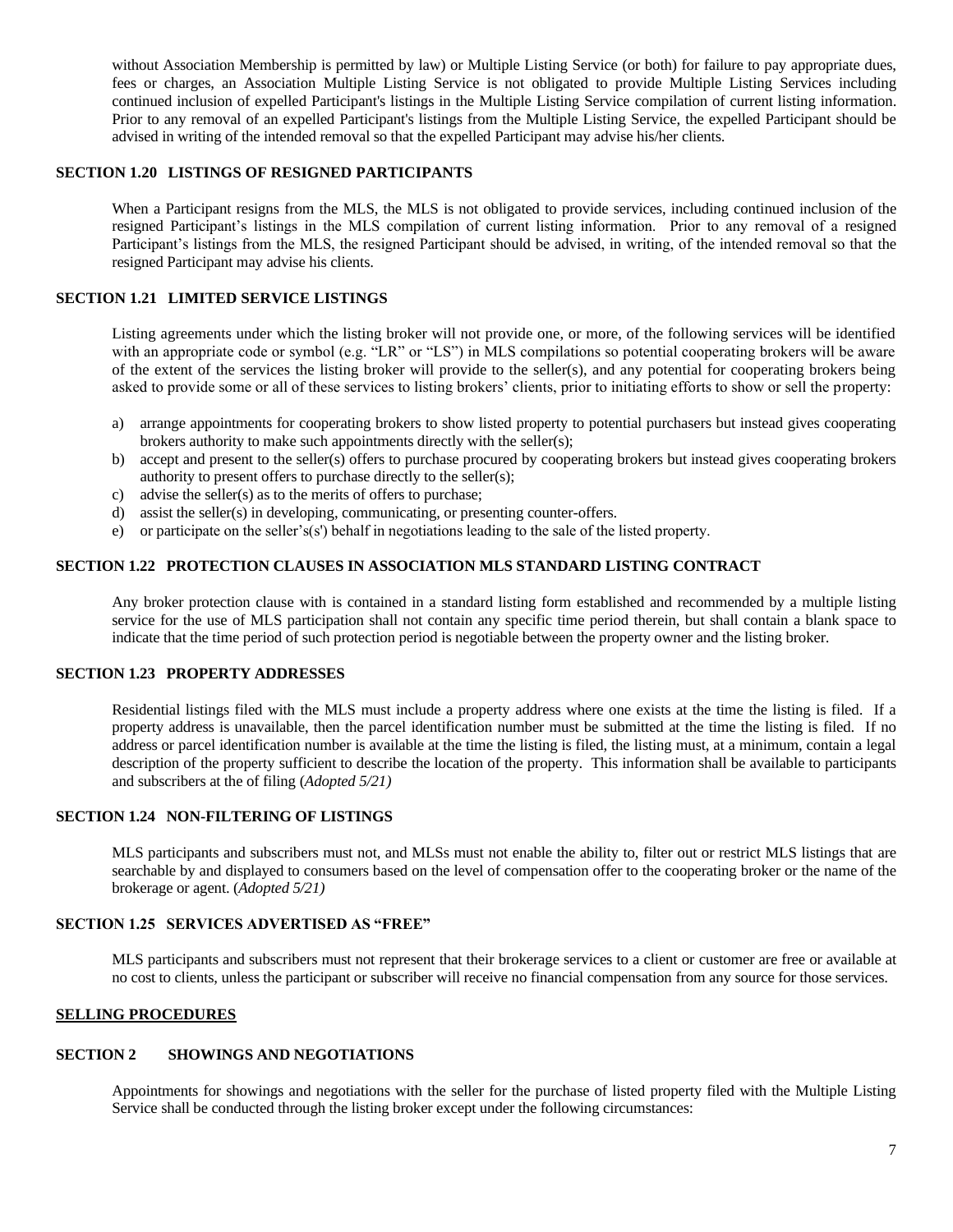- (a) The listing broker gives the cooperating broker specific authority to show and/or negotiate directly.
- (b) If after reasonable effort, the cooperating broker cannot contact the listing broker or his/her representative, then the cooperating broker, at his/her option, may call the Multiple Listing Service Committee Chairperson, Vice Chairperson or the President of the Association to contact the sellers directly. However, the listing broker, at his option, may preclude such direct negotiations by cooperating brokers.
- (c) Business cards are not to be left at a property showing by a REALTOR® unless specifically requested by the Seller.

### **SECTION 2.1 PRESENTATION OF OFFERS**

The listing broker must make arrangements to present the offer as soon as possible, or give cooperating broker a satisfactory reason for not doing so.

#### **SECTION 2.2 SUBMISSION OF WRITTEN OFFERS**

The listing broker shall submit to the seller any and all offers until closing unless precluded by law, government rule, regulations or agreed otherwise in writing between the seller and listing broker. Unless the subsequent offer is contingent upon the termination of an existing contract, the listing broker shall recommend that the seller obtain the advice of legal counsel prior to acceptance of the subsequent offer.

### **SECTION 2.3 RIGHT OF COOPERATING BROKER IN PRESENTATION OF OFFER**

The cooperating broker (subagent or buyer agent) or his/her representative has the right to participate in the presentation to the seller or lessor of any offer he secures to purchase or lease. He does not have the right to be present at any discussion or evaluation of that offer by the seller or lessor and the listing broker. However, if the seller or lessor gives written instructions to the listing broker that the cooperating broker not be present when an offer the cooperating broker secured is presented, the cooperating broker has the right to a copy of the seller's written instructions. None of the foregoing diminishes the listing broker's right to control the establishment of appointments for such presentations. (Amended 4/92)

### **SECTION 2.4 RIGHT OF LISTING BROKER IN PRESENTATION OF COUNTER-OFFERS**

The listing broker or his/her representative has the right to participate in the presentation of any counter-offer made by the seller or lessor. He does not have the right to be present at any discussion or evaluation of a counter-offer by the purchaser or lessee (except where the cooperating broker is a subagent). However, if the purchaser or lessee gives written instructions to the cooperating broker that the listing broker not be present when a counter-offer is presented, the listing broker has the right to a copy of the purchaser's or lessee's written instructions. (Adopted 11/93)

## **SECTION 2.5 REPORTING SALES TO SERVICE**

Status changes, including final closing of sales and sales prices shall be reported to the Multiple Listing Service by the listing broker within twenty-four (24) hours after they have occurred. If negotiations were carried on under Section 2(a) or (b) hereof, the cooperating broker shall report accepted offers and prices to the listing broker within twenty-four (24) hours after occurrence and the listing broker shall report them to the MLS within twenty-four (24) hours after receiving notice from the cooperating broker. (Amended 11/08).

- (a) Reporting Closed Sales: the listing broker shall report a "closed" sale to the Service within three (3) business days or a \$50.00 fine will be assessed to the office.
- **Note 1 :** The listing agreement of a property filed with the MLS by the listing broker should include a provision expressly granting the listing broker authority to advertise; to file the listing with the MLS; to provide timely notice of status changes of the listing to the MLS; and to provide sales information including selling price to the MLS upon sale of the property. If deemed desirable by the MLS to publish sales information prior to final closing (settlement) of a sales transaction, the listing agreement should also include a provision expressly granting the listing broker the right to authorize dissemination of this information by the MLS to its Participants. (Amended 11/01)
- **Note 2:** In disclosure states, if the sale price of a listed property is recorded, the reporting of the sale price may be required by the MLS.

In states where the actual sale prices of completed transactions are not publicly accessible, failure to report sale prices can result in disciplinary action only if the MLS: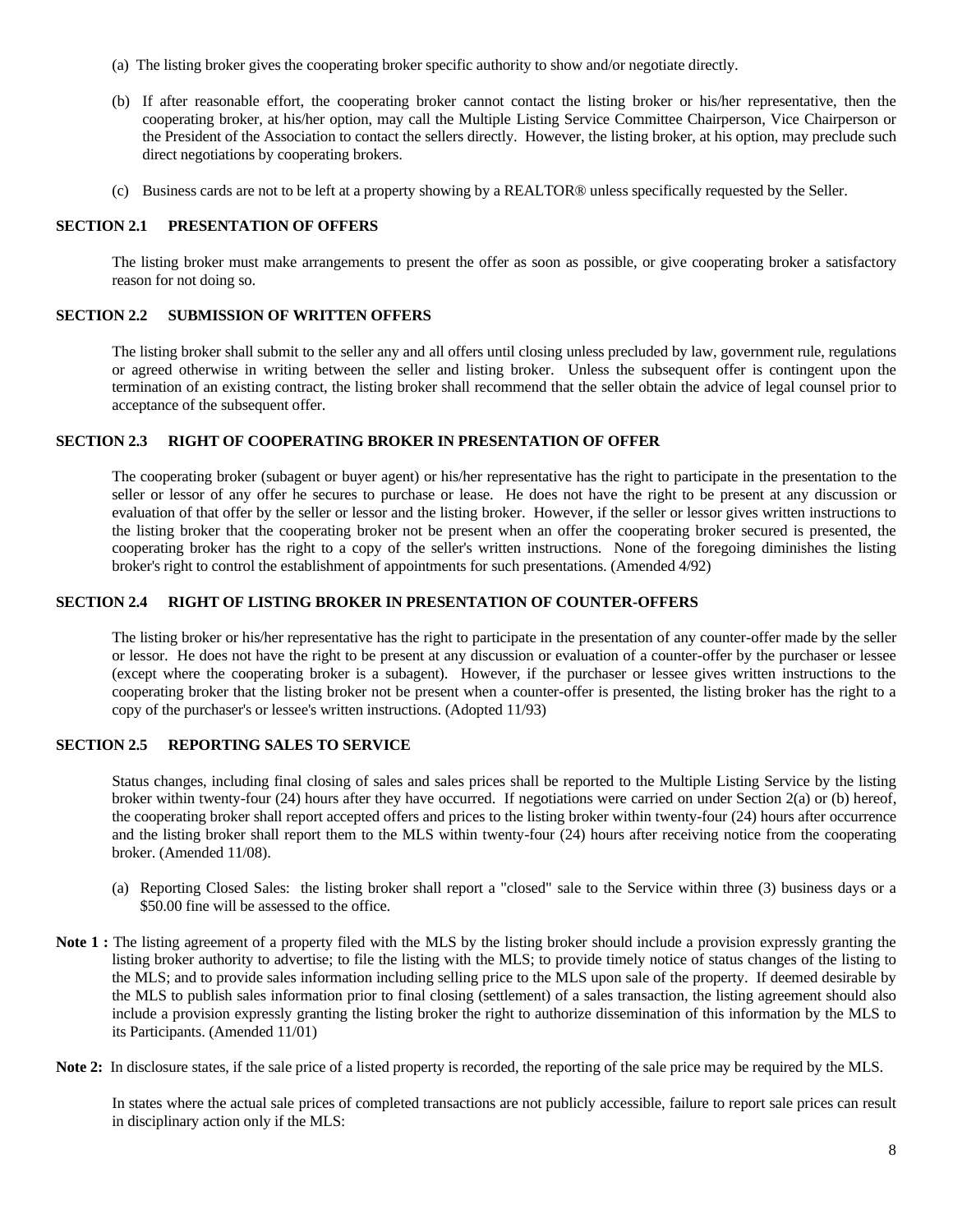1. categorizes sales price information as confidential and

2. limits use of sale price information to participants and subscribers in providing real estate services, including appraisals and other valuations, to customers and clients; and to governmental bodies and third-party entities only as provided below.

The MLS may provide sale price information to governmental bodies only to be used for statistical purposes (including use of aggregated data for purposes of valuing property) and to confirm the accuracy of information submitted by property owners or their representatives in connection with property valuation challenges; and to their-party entities only to be used for academic research, statistical analysis, or for providing services to participants and subscribers. In any instance where a governmental body or third-party entity makes sale price information provided by the MLS available other than as provided for in this provision, a listing participant may request the sale price information for a specific property be withheld from dissemination for these purposes with written authorization from the seller, and withholding of sale price information from those entities shall not be construed as a violation of the requirement to report sale prices.

**Note 3:** As established in the Virtual Office Website ("VOW") policy, sale prices can only be categorized as confidential in states where the actual sale prices of completed transactions are not accessible from public records. (Adopted 11/11)

### **SECTION 2.6 REPORTING RESOLUTIONS OF CONTINGENCIES**

The listing broker shall report to the Multiple Listing Service within 24 hours that a contingency on file with the Multiple Listing Service has been fulfilled or renewed, or the agreement canceled.

#### **SECTION 2.7 ADVERTISING OF LISTING FILED WITH THE SERVICE**

A listing shall not be advertised by any Participant, other than the listing broker without the prior consent of the listing broker.

### **SECTION 2.8 REPORTING PENDING SALE**

The listing broker shall report to the Multiple Listing Service within 24 hours that a pending sale has been secured.

**Note:** A pending sale is a sale in which all contingencies have been released prior to closing.

### **SECTION 2.9 REPORTING CANCELLATION OF PENDING SALE**

The listing broker shall report immediately to the Multiple Listing Service the cancellation of any pending sale and the listing shall be reinstated immediately.

### **SECTION 2.10 DISCLOSING THE EXISTENCE OF OFFERS**

Listing brokers, in response to inquiries from buyers or cooperating brokers shall, with the seller's approval, disclose the existence of offers on the property. Where disclosure is authorized, the listing broker shall also disclose, if asked, whether offers were obtained by the listing licensee, by another licensee in the listing firm, or by a cooperating broker. (*Amended 11/08*)

### **SECTION 2.11 ACCESS TO PROPERTY**

Any time a buyer is present at the property they must have licensed agent representation including, but not limited to, showings, walk-throughs, home inspections and any other appointment deemed necessary to facilitate the transaction. (*Amended 7/17*)

### <span id="page-8-0"></span>**REFUSAL TO SELL**

### **SECTION 3 REFUSAL TO SELL**

<span id="page-8-1"></span>If the seller of any listed property filed with the Multiple Listing Service refuses to accept a written offer satisfying the terms and conditions stated in the listing, such fact shall be transmitted immediately to the Service and to all Participant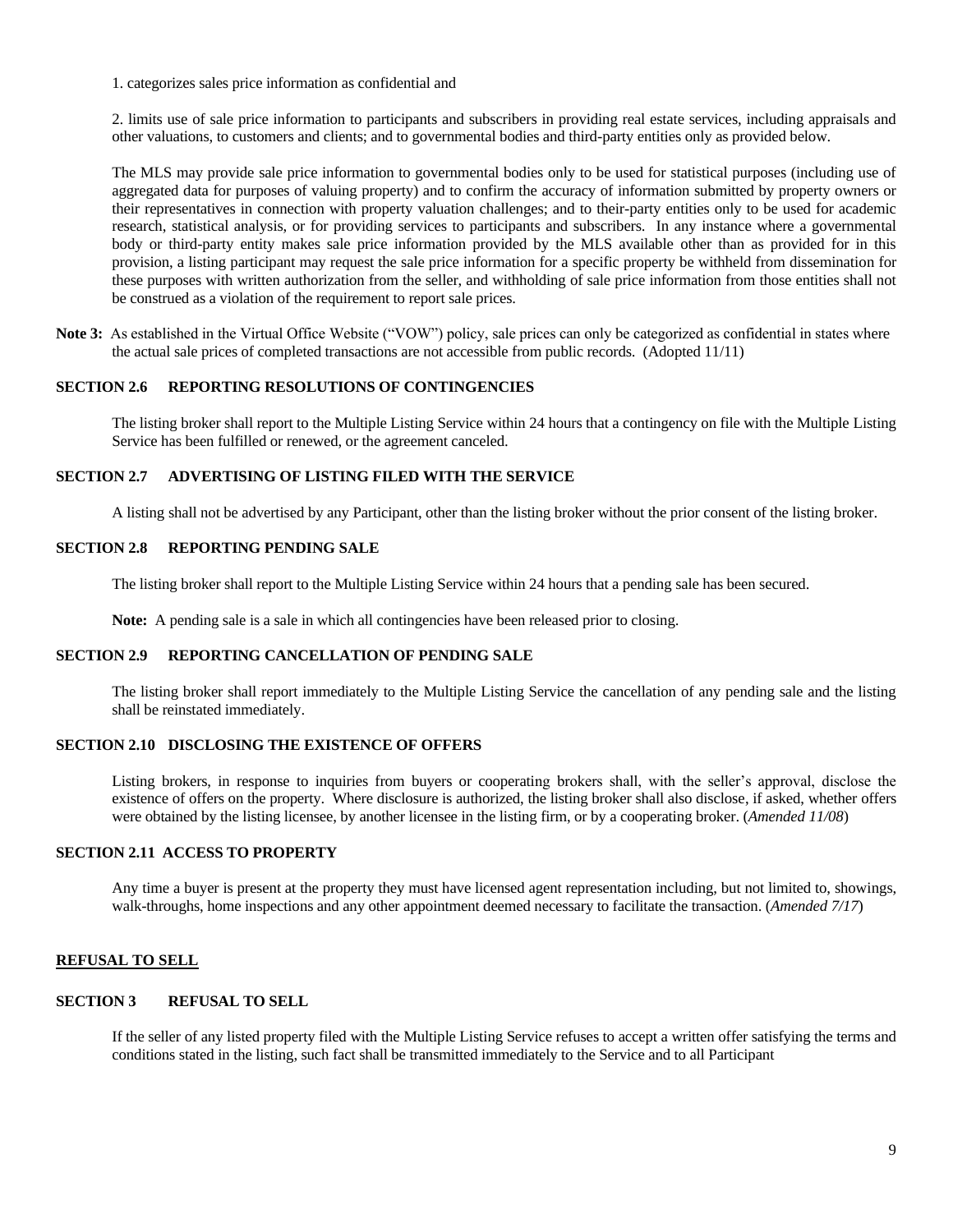### **PROHIBITIONS**

### **SECTION 4 INFORMATION FOR PARTICIPANTS ONLY**

Any listing filed with the Service shall not be made available to any broker or firm not a member of the Multiple Listing Service without the prior consent of the listing broker.

## **SECTION 4.1 "FOR SALE" SIGNS**

Only the "For Sale" signs of the listing broker may be placed on a property and are subject to local city ordinances as far as placement and timeframe allowed on property. This excludes all exclusive/private listings. *(amended 3/17)*

Residential "For Sale" signs must be removed from the property on day of closing. Buyer must give the listing approval to keep the sign posted after closing. That approval must be forward to ICAAR staff. (*amended 12/17)*

### **SECTION 4.2 "SOLD" SIGNS**

Prior to closing, only the "Sold" sign of the listing broker may be placed on a property, unless the listing broker authorizes the cooperating (selling) broker to post such a sign.

"Sold" signs my not be placed on the property until 72 before final closing. *(amended 12/17)*

All real estate related signs must be removed from the property within 24 hours post-closing. *(amended 5/20)*

## **SECTION 4.3 SOLICITATION OF LISTING FILED WITH THE SERVICE**

Participants shall not solicit a listing on a property filed with the Service unless such solicitation is consistent with Article 16 of the REALTORS® Code of Ethics, its Standard of Practice, and its Case Interpretation.

### **SECTION 4.4 USE OF THE TERMS MLS AND MULTIPLE LISTING SERVICE**

No MLS Participant, subscriber or licensee affiliated with a Participant shall, through the name of their firm, their URLs, their email addresses, their website addresses, or in any other way represent, suggest, or imply that the individual or firm is an MLS, or that they operate an MLS. Participants, subscribers and licensees affiliated with Participants shall not represent, suggest, or imply that consumers or others have direct access to MLS databases, or that consumers or others are able to search MLS databases available only to Participants and subscribers. This does not prohibit Participants and subscribers from representing that any information they are authorized under MLS rules to provide to clients or customers is available on their websites or otherwise. (Adopted 11/07)

#### <span id="page-9-0"></span>**DIVISION OF COMMISSION**

# **SECTION 5 COMPENSATION SPECIFIED ON EACH LISTING**

The listing broker shall specify, on each listing filed with the Multiple Listing Service, the compensation offered to other Multiple Listing Service Participants for their services in the sale of such listing. Such offers are unconditional except that entitlement to compensation is determined by the cooperating broker's performance as the procuring cause of the sale (or lease) or as otherwise provided for in this rule. The listing broker's obligation to compensate any cooperating broker as the procuring cause of sale (or lease) may be excused if it is determined through arbitration that, through no fault of the listing broker and in the exercise of good faith and reasonable care, it was impossible or financially unfeasible for the listing broker to collect a commission pursuant to the listing agreement. In such instances, entitlement to cooperative compensation offered through the Multiple Listing Service would be a question to be determined by an arbitration hearing panel based on all relevant facts and circumstances including, but not limited to, why it was impossible or financially unfeasible for the listing broker to collect some or all of the commission established in the listing agreement; at what point in the transaction did the listing broker know (or should have known) that some or all of the commission established in the listing agreement might not be paid; and how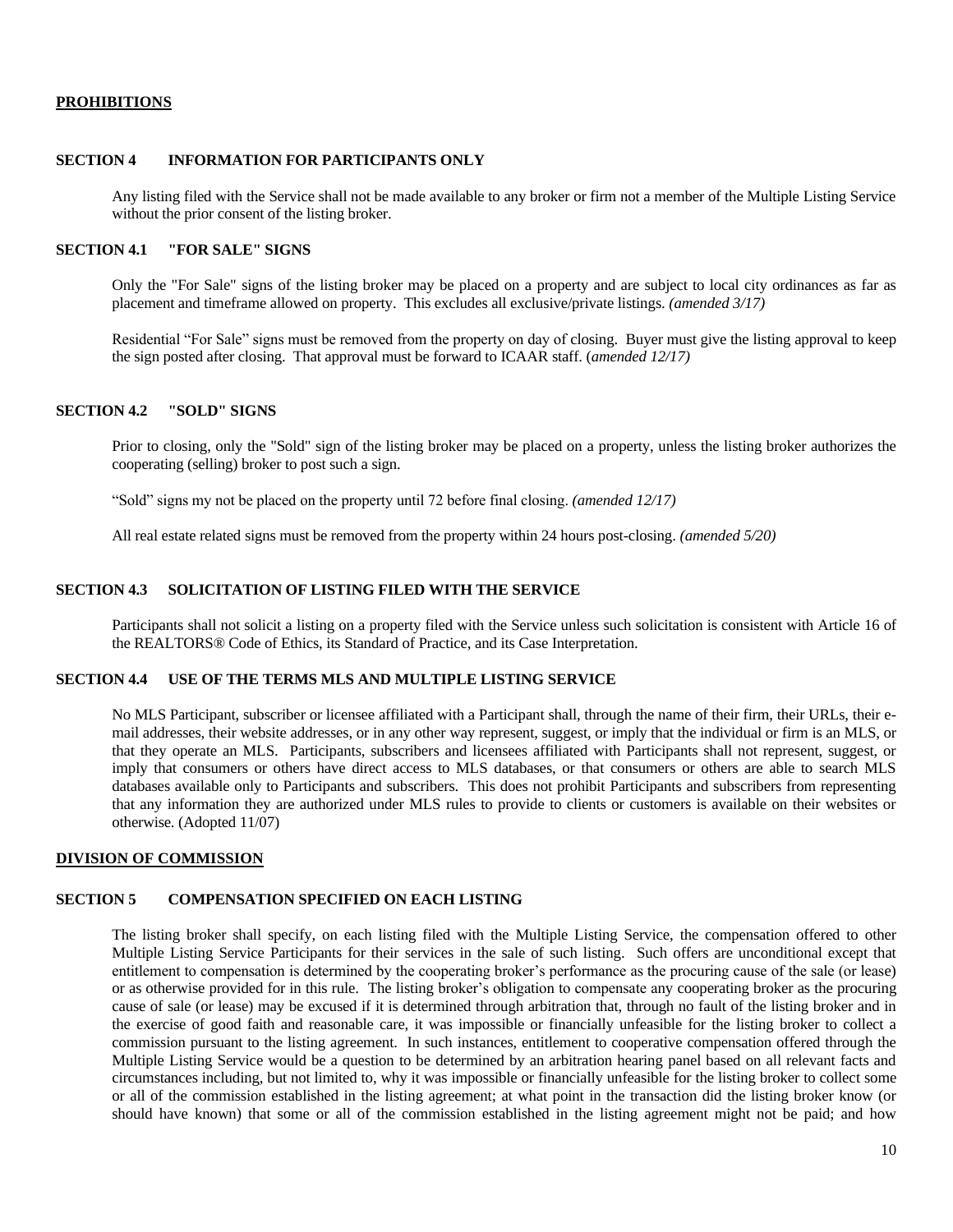promptly had the listing broker communicated to cooperating brokers that the commission established in the listing agreement might not be paid. (Amended 11/98)

In filing a property with the Multiple Listing Service of the Iowa City Area Association of REALTORS®, the Participant of the Service is making blanket unilateral offers of compensation to the other Multiple Listing Service Participants, and shall therefore specify on each listing filed with the Service, the compensation being offered to the other Multiple Listing Service Participants. Specifying the compensation on each listing is necessary, because the cooperating broker has the right to know what his/her compensation shall be prior to his/her endeavor to sell.\* (Amended 11/04)

\* The compensation specified on listings filed with the Multiple Listing Service shall appear in one of two forms. The essential and appropriate requirements by an association Multiple Listing Service is that the information to be published shall clearly inform the Participants as to the compensation they will receive in cooperative transactions, unless advised otherwise by the listing broker, in writing, in advance of submitting an offer to purchase. The compensation specified on listings published by the Multiple Listing Service shall be shown in one of the following forms:

- (1) By showing a percentage of the gross selling price.
- (2) By showing a definite dollar amount. (Amended 5/10)

**Note:** The listing broker retains the right to determine the amount of compensation offered to other Participants (acting as subagents, buyer agents, or in other agency or nonagency capacities defined by law) which may be the same or different. (Amended 11/96)

This shall not preclude the listing broker from offering any Multiple Listing Service Participant compensation other than the compensation indicated on any listing published by the Multiple Listing Service, provided the listing broker informs the other broker, in writing, in advance of submitting an offer to purchase, and provided that the modification in the specified compensation is not the result of any agreement among all or any other Participants in the Service. Any superseding offer of compensation must be expressed as either a percentage of the gross sales price or as a flat dollar amount. (Amended 5/10)

Multiple Listing Services shall not publish listings that do not include an offer of compensation expressed as a percentage of the gross selling price or as a definite dollar amount, nor shall they include general invitations by listing brokers to other Participants to discuss terms and conditions of possible cooperative relationships. (Amended 11/96)

**Note 1:** The Association Multiple Listing Service shall not have a rule requiring the listing broker to disclose the amount of total negotiated commission in his/her listing contract, and the Association Multiple Listing Service shall not publish the total negotiated commission on a listing which has been submitted to the Multiple Listing Service by a Participant. The Association Multiple Listing Service shall not disclose in any way the total commission negotiated between the seller and the listing broker.

**Note 2:** The listing broker may, from time to time, adjust the compensation offered to other Multiple Listing Service Participants for their services with respect to any listing by advance published notice to the Service so that all Participants will be advised. (Amended 4/92)

**Note 3:** The Multiple Listing Service shall make no rule on the division of commissions between Participants and nonparticipants. This should remain solely the responsibility of the listing broker.

**Note 4:** Multiple Listing Services, at their discretion, may adopt rules and procedures enabling listing brokers to communicate to potential cooperating brokers that gross commissions established in listing contracts are subject to court approval; and that compensation payable to cooperating brokers may be reduced if the gross commission established in the listing contract is reduced by a court. In such instances, the fact that the gross commission is subject to court approval and either the potential reduction in compensation payable to cooperating brokers or the method by which the potential reduction in compensation will be calculated must be clearly communicated to potential cooperating brokers prior to the time they submit an offer that ultimately results in a successful transaction. (Amended 5/10)

**Note 5:** Nothing in these MLS rules precludes a listing Participant and a cooperating Participant, as a matter of mutual agreement, from modifying the cooperative compensation to be paid in the event of a successful transaction. (Adopted 11/05)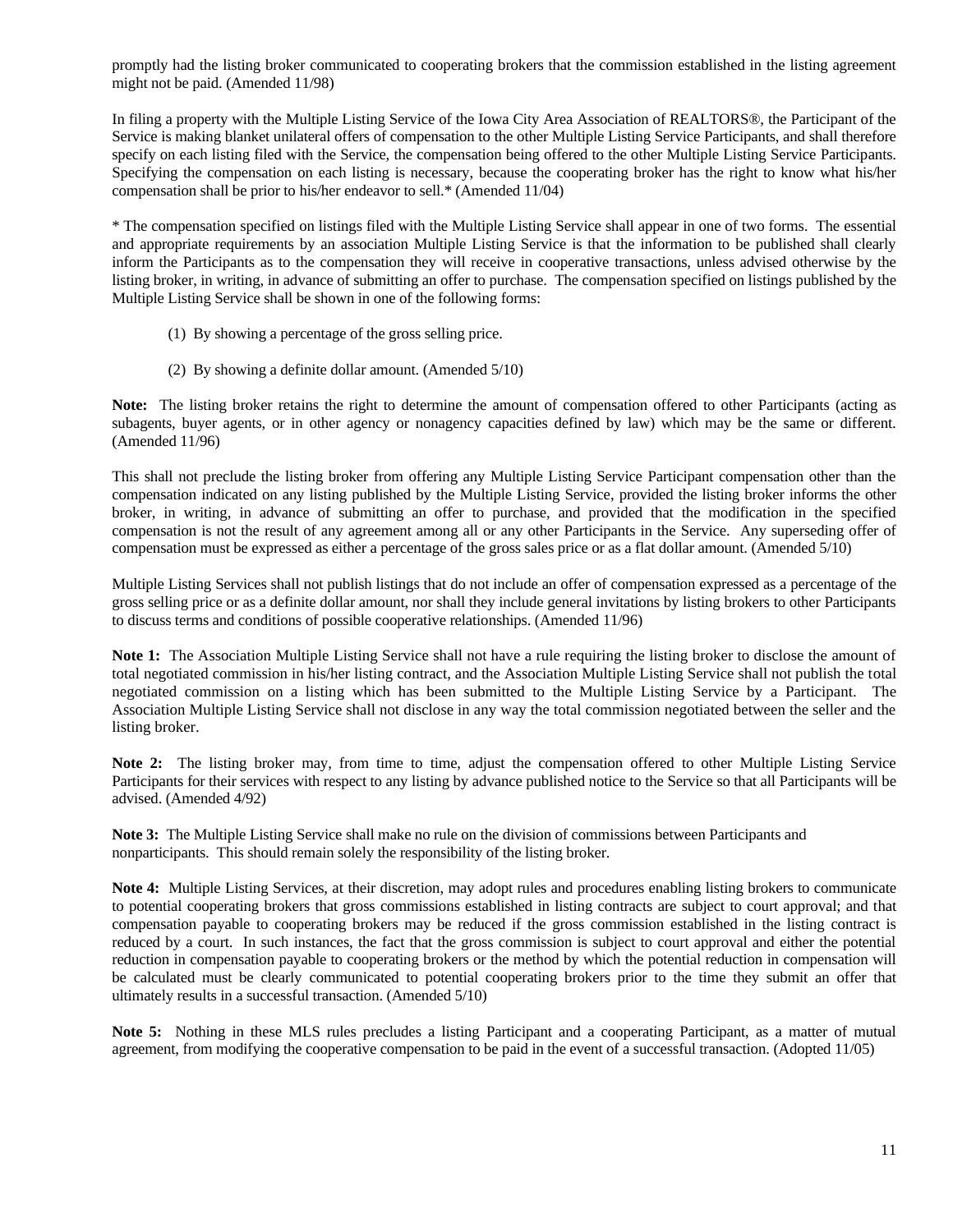### **SECTION 5.0.1 DISPLAY OF THE LISTING BROKER'S OFFER OF COMPENSATION**

MLSs must include the listing broker's offer of compensation for each active displayed listing on its consumer-facing website(s) and in MLS data feeds provided to participants and subscribers an must permit MLS participants or subscribers to share such information though IDX and VOW displays or through any other form or format provided to clients and consumers. The information about the offer of compensation must be accompanied by a disclaimer stating that the offer is made only to participants of the MLS where the listing is filed. (*Amended 11/21)*

#### **SECTION 5.0.2 DISCLOSING POTENTIAL SHORT SALES**

Multiple Listing Services must give Participants the ability to disclose to other Participants any potential for a short sale. As used in MLS rules, short sales are defined as a transaction where title transfers; where the sale price is insufficient to pay the total of all liens and costs of sale; and where the seller does not bring sufficient liquid assets to the closing to cure all deficiencies

Multiple Listing Services may, as a matter of local discretion, require Participants to disclose potential short sales when Participants know a transaction is a potential short sale. In any instance where a Participant discloses a potential short sale, they may, as a matter of local discretion, also be permitted to communicate to other Participants how any reduction in the gross commission established in the listing contract required by the lender as a condition of approving the sale will be apportioned between listing and cooperating Participants.

Where Participants are permitted to communicate to other Participants how any reduction in the gross commission established in the listing contract required by the lender as a condition of approving the sale will be apportioned between the listing and cooperating Participants, Multiple Listing Services may, as a matter of local discretion, require listing Participants to disclose to cooperating Participants in writing the total reduction in the gross commission and the amount by which the compensation payable to the cooperating broker will be reduced within 24 hours of receipt of notification from the lender. All confidential disclosures and confidential information related to short sales, if allowed by local rules, must be communicated through dedicated fields or confidential "remarks" available only to Participants and subscribers. (Amended 5/10)

### **SECTION 5.1 PARTICIPANT AS PRINCIPAL**

If a Participant or any licensee (or licensed or certified appraiser) affiliated with a Participant has any ownership interest in property, the listing of which is to be disseminated through the Multiple Listing Service, that person shall disclose that interest when the listing is filed with the Multiple Listing Service and such information shall be disseminated to all Multiple Listing Service Participants.

## **SECTION 5.2 PARTICIPANT AS PURCHASER**

If a Participant or any licensee (including licensed and certified appraisers) affiliated with a Participant wishes to acquire an interest in property listed with another Participant, such contemplated interest shall be disclosed, in writing, to the listing broker not later than the time an offer to purchase is submitted to the listing broker.

### **SECTION 5.3 DUAL OR VARIABLE RATE COMMISSION ARRANGEMENTS**

<span id="page-11-0"></span>The existence of a dual or variable rate commission arrangement (i.e., one in which the seller/landlord agrees to pay a specified commission if the property is sold/leased by the listing broker without assistance and a different commission if the sale/lease results through the efforts of a cooperating broker; or one in which the seller/landlord agrees to pay a specified commission if the property is sold/leased by the listing broker either with or without the assistance of a cooperating broker and a different commission if the sale/lease results through the efforts of a seller/landlord) shall be disclosed by the listing broker by a key, code or symbol as required by the Multiple Listing Service (VRC: Y/N in property data). The listing broker shall, in response to inquiries from potential cooperating brokers, disclose the differential that would result in either a cooperative transaction or, alternatively, in sale/lease that results through the efforts of the seller/landlord. If the cooperating broker is a buyer/tenant representative, the buyer/tenant representative must disclose such information to his/her client before the client makes an offer to purchase or lease.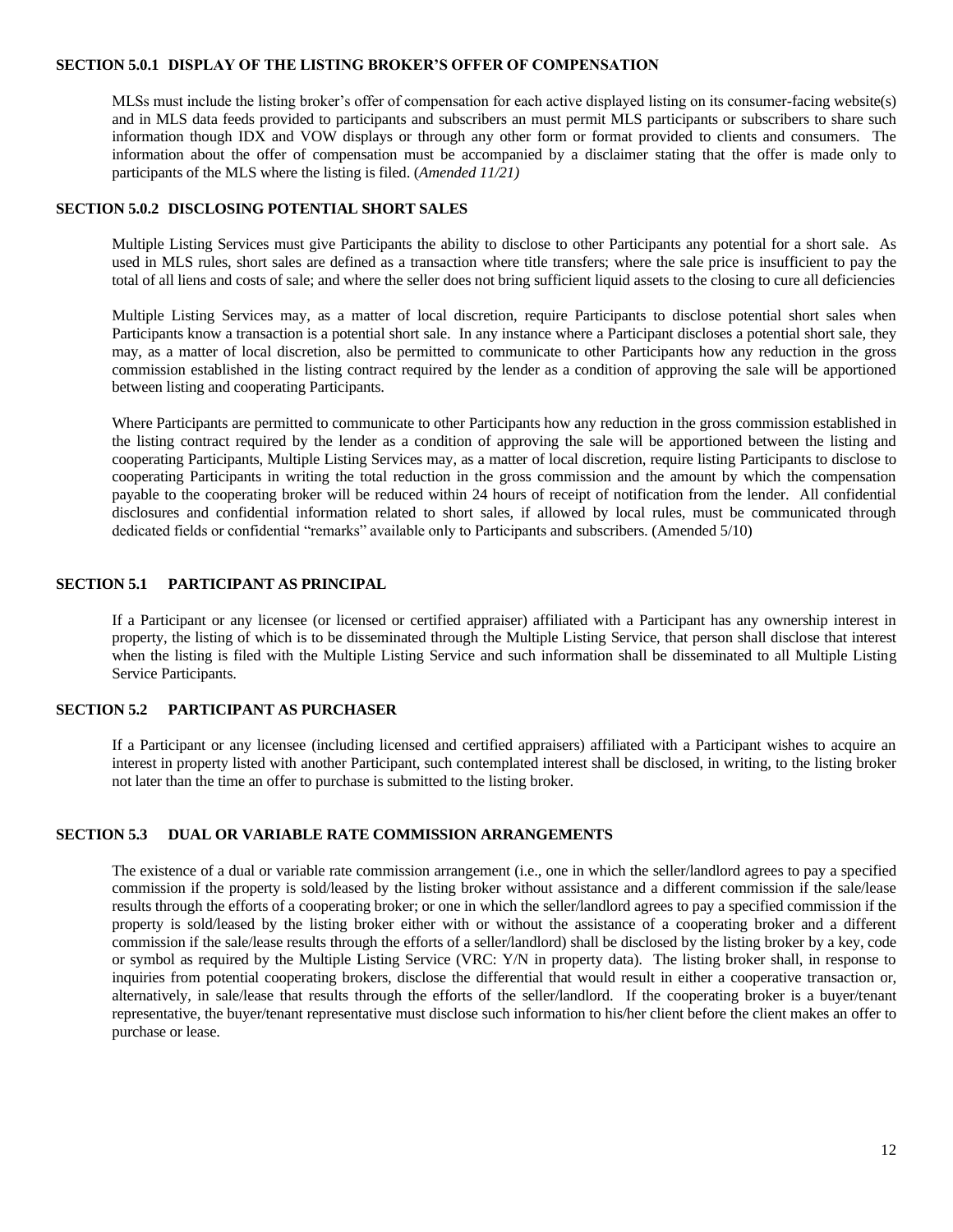### **SERVICE CHARGES**

### **SECTION 6 SERVICE FEES AND CHARGES**

The following service charges for operation of the Multiple Listing Service are in effect to defray the costs of the Service and are subject to change from time to time in the manner prescribed:

(a) Initial application fee: An applicant, for primary or secondary membership in the Iowa City Area Association of REALTORS®, shall pay an application fee as determined by the Board of Directors plus a \$100 new member IAR fee (if applicant is new to the Iowa Association of REALTORS®), with such a fee to accompany the application for primary or secondary membership in the association. An applicant shall pay a fee as determined by the Board of Directors, with such fee to accompany the application, for purchasing MLS services only from the Service (membership maintained with a REALTOR® association other than ICAAR).

Recurring participant fees are billed quarterly for the Participant's individual MLS fees and Sentrilock fees, in an amount determined by the Board of Directors. A former Participant may reactivate membership within 90 days at no cost. Reactivation of MLS services after ninety days up to one year requires a fee as determined by the Board of Directors. Reactivation after one year requires the fee charged a new applicant.

(b) Subscription Fees: One complete set of current listings shall be supplied to the Participant upon payment of the application fee and the participation fee, and each subscribers affiliated with a Participant shall be responsible for a subscription fee for each additional set of listings supplied to each individual, employed by or affiliated as an independent contractor (including licensed or certified appraisers) with the Participant who has access to and utilizes the Service. The ultimate responsibility for delinquent dues, fees and charges is that of the Participant.

**Note:** Financing from the Multiple Listing Service should be adequate but not in such amounts as to be the source of financing the Association's operation. The Multiple Listing Service should pay its own way and allow for a reasonable operating reserve, but it is merely another Service of the Association and not the principal activity or reason for the Association's existence. As long as it is able to restrict its services exclusively or primarily to Association members, the Service is not properly an Association profit center.

# <span id="page-12-0"></span>**COMPLIANCE WITH RULES**

#### **SECTION 7 COMPLIANCE WITH RULES/AUTHORITY TO IMPOSE DISCIPLINE**

By becoming a remaining a Participant or subscriber in this MLS, each Participant and subscriber agrees to be subject to the rules and regulations and any other MLS governance provision. The MLS may, through the administrative and hearing procedures established in these rules, impose discipline for violations of the rules and other MLS governance provisions. Discipline that may be imposed may only consist of one or more of the following:

- a. letter of warning
- b. letter of reprimand
- c. attendance at MLS orientation or other appropriate courses or seminars which the Participant or subscriber can reasonable attend taking into consideration cost, location, and duration
- d. appropriate, reasonable fine not to exceed \$15,000
- e. suspension of MLS rights, privileges, and services for not less than thirty (30) days or more than one (1) year
- f. termination of MLS rights, privileges, and services with no right to reapply for a specified period not to exceed three  $(3)$  years (Adopted 11/07)

# **SECTION 7.1 COMPLIANCE WITH RULES**

The following action may be taken for noncompliance with rules:

(a) For failure to pay any service charges or fees within one (1) month of the date due, and provided that at least ten (10) days' notice has been given, the Service shall be suspended until service charges or fees are paid in full.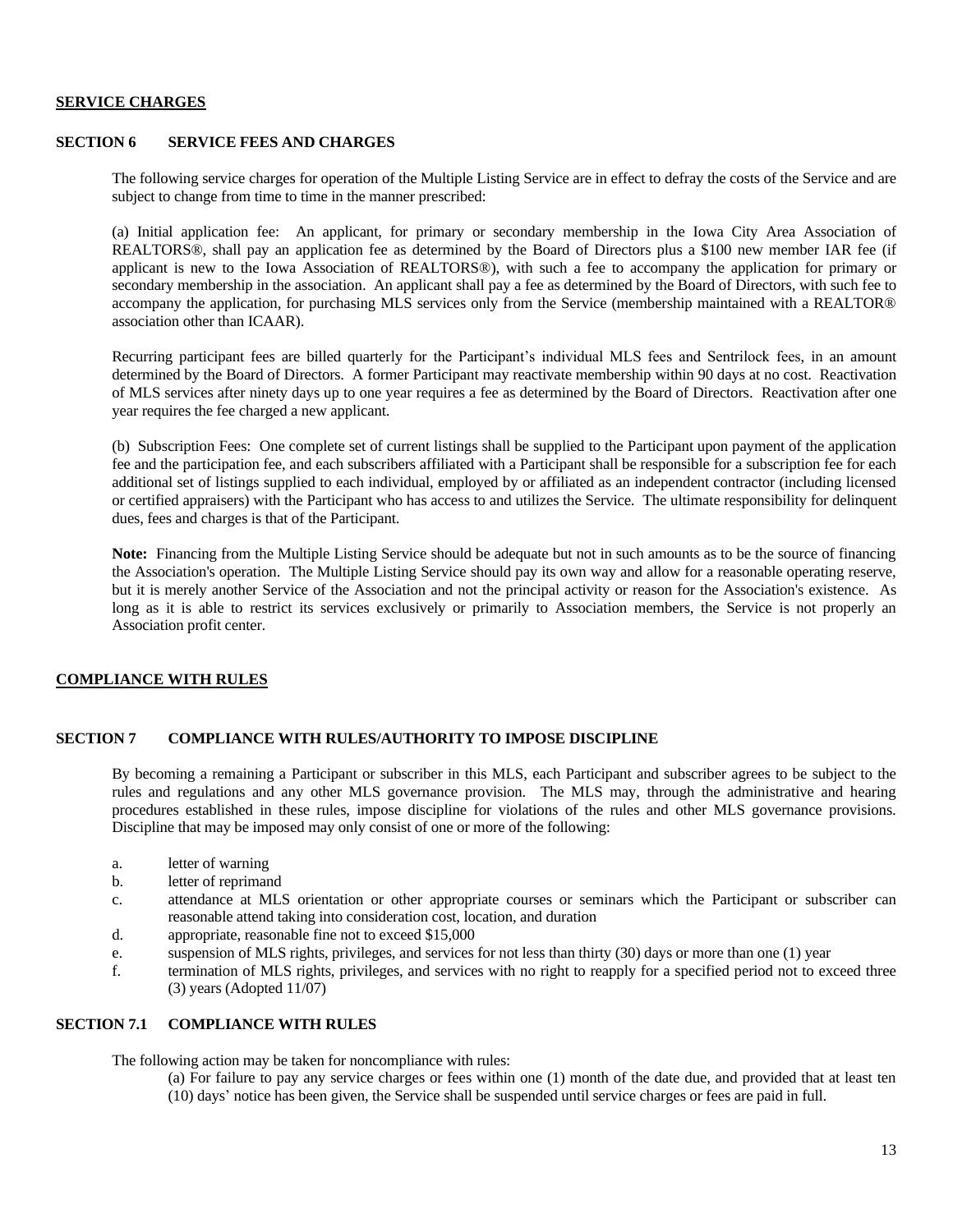(b) The association office reserves the right to request and receive (within one (1) business day) copies of paperwork in regard to listings filed with the Multiple Listing Service or those listings considered to be "office exclusives."

(c) For failure to comply with any other rule, the provisions of Section 9 and 9.1 shall apply.

- **Note 1:** A participant (or user/subscriber, where appropriate) can be placed on probation. Probation is not a form of discipline. When a participant (or user/subscriber, where appropriate) is placed on probation the discipline is held in abeyance for a stipulated period of time not longer than one (1) year. Any subsequent finding of a violation of the MLS rules during the probationary period ay, at the discretion of the Board of Directors, result in the imposition of the suspended discipline. Absent any subsequent findings of a violation during the probationary period, both the probationary status and the suspended discipline are considered fulfilled, and the individual's record will reflect the fulfilment. The fact that one or more forms of discipline are held in abeyance during the probationary period does not bar imposition of other forms of discipline which will not be held in abeyance. (Revised 05/14)
- **Note 2:** MLS participants and subscribers can receive no more than three (3) administrative sanctions in a calendar year before they are required to attend a hearing for their actions and potential violations of MLS rules, except that the MLS may allow more administrative sanctions for violations of listing information provided by participants and subscribers before requiring a hearing. The MLS must send a copy of all administrative sanctions against a subscriber to the subscriber's participant and the participant is required to attend the hearing of a subscriber who has received more than three (3) administrative sanctions within a calendar year. *(Adopted 11/20)*

### **SECTION 7.3 PENALTIES**

Any Participant violating rules and regulations of the Multiple Listing Service (Iowa City Area Association of REALTORS®) shall by order of the Multiple Listing Service Committee be fined according to the schedule as herein after stated. Degrees of offense to be determined by the Multiple Listing Service Committee.

The Multiple Listing Service Committee, upon its own motion, and shall upon written complaint of a Participant, investigate the action of any Participant. If the complaint is substantiated, the Multiple Listing Service Committee shall determine the action or fine against the Participant. If the Multiple Listing Service Committee finds that a complaint is not substantiated, the Chairperson shall file a written report to that effect.

(a) If the complaint is substantiated an email shall be sent to the broker and agent with a request to correct the violation. For a first offence the agent shall have 24 hours to correct the violation before the fines listed below start.

#### (c) Fine Guidelines:

1<sup>st</sup> offense written warning with note on agent record.

After 24 hours a fine of \$100.00 will be applied.

\$100.00 shall be applied each 24 hours after if the violation is not corrected. Not to exceed \$300.00 *(amended 5/20)*

Once a fine has been applied to an agent record there will be no 24 hour grace period for any other violation and a fine of \$100.00 shall be applied to the agent account with another \$100.00 applied after 24 hours. Not to exceed \$300.00. *(amended 5/20)*

4<sup>th</sup> offense subject to board review along with the fine structure listed above.

- \*\* The agent will be responsible for paying all fines, and both the agent and broker will be notified when a is fine issued. *(amended 3/17)*
- \*\*\*All fees must be paid within 30 days or access to the multiple listing service shall be terminated until payment has been made. *(amended 5/20)*
- \*\*\*\*All fines reset within 1 calendar year of first offense. *(amended 5/20)*

(d) Unauthorized Access: \$5000 for the first offense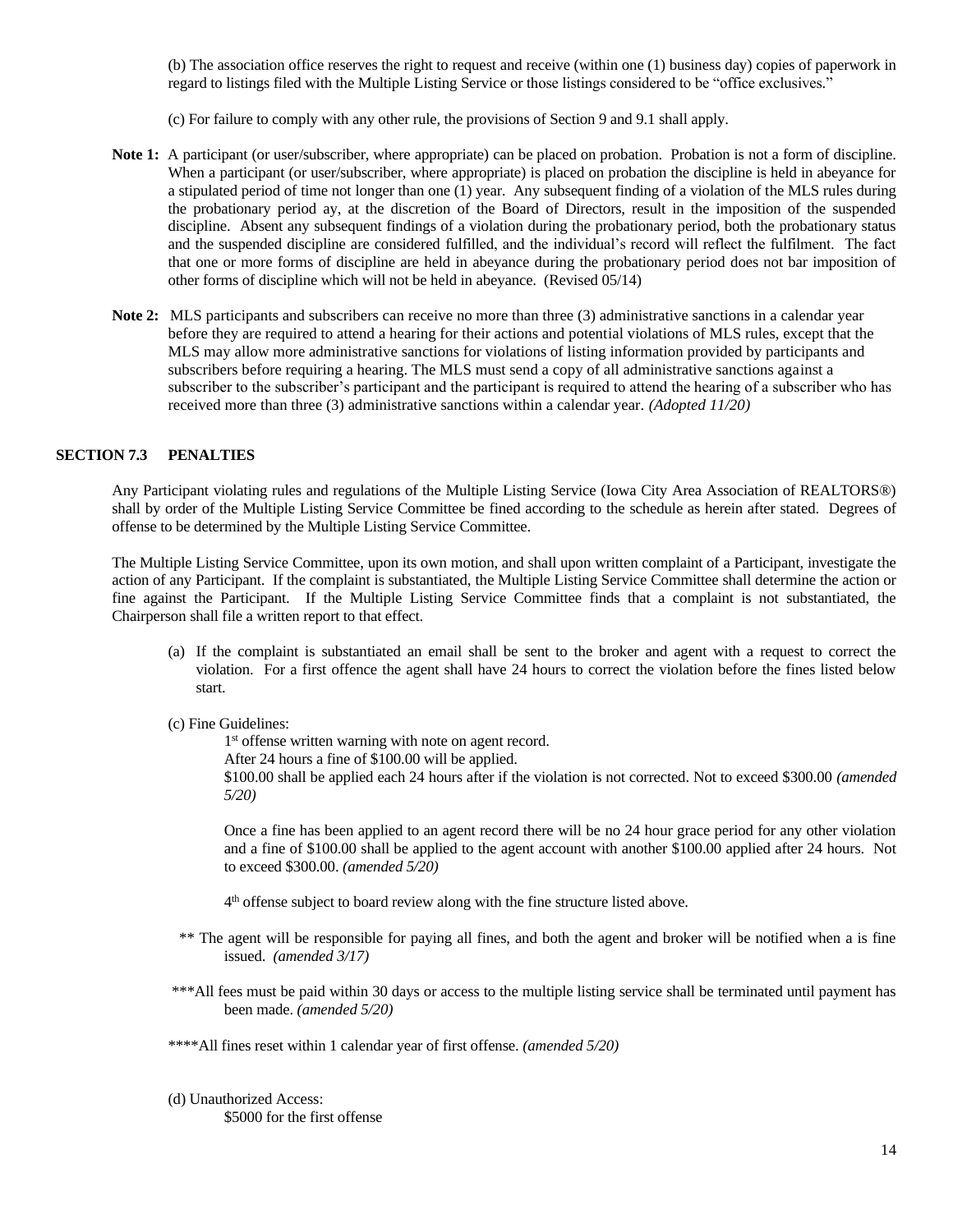Termination of MLS participation for a period of one (1) to three (3) years for a subsequent offense by the same subscriber.

(e) Violation of the Rules and Regulations Governing Virtual Office Websites (VOWs) \$2500 for the first offense \$5000 for a second offense Termination of MLS participation for a period of one (1) to three (3) years for a third offense.

For failure to comply with any other rules, the provisions of Section 9 and 9.1 shall apply.

## **SECTION 7.4 FINANCIAL PENALTY NOT TO EXCEED \$15,000**

Notwithstanding the limitations established in the National Association of REALTORS® *Code of Ethics and Arbitration Manual* or in other National Association policy, Multiple Listing Services operated as committees of associations of REALTORS® or as separate, wholly-owned subsidiaries of one or more associations of REALTORS® are authorized to impose financial penalties on Participants or subscribers as discipline for violations of MLS rules or other MLS governance provisions not greater than fifteen thousand (\$15,000) dollars. (Adopted 11/07)

## **SECTION 7.5 REMOVAL OF LISTINGS WHEN PARTICIPANT REFUSES/FAILS TO TIMELY REPORT STATUS CHANGES**

Notwithstanding the limitations established in the *Code of Ethics and Arbitration Manual* or in other National Association of REALTORS® policy, Multiple Listing Services operated as committees of associations of REALTORS® or as separate, wholly-owned subsidiaries of one or more associations of REALTORS<sup>®</sup> are authorized to remove any listing from the MLS compilation of current listings where the Participant has refused or failed to timely report status changes. Prior to the removal of any listing from the MLS, the Participant shall be advised of the intended removal so the Participant can advise his or her client(s). (Adopted 11/07)

### **SECTION 7.4 APPLICABILITY OF RULES TO USERS AND/OR SUBSCRIBERS**

<span id="page-14-0"></span>Non-principal brokers, sales licensees, appraisers, and others authorized to have access to information published by the MLS are subject to these rules and regulations and may be disciplined for violations thereof provided that the user or subscriber has signed an agreement acknowledging that access to and use of MLS information is contingent on compliance with the Rules and Regulations. Further, failure of any user or subscriber to abide by the rules and/or any sanction imposed for violations thereof can subject the Participant to the same or other discipline. This provision does not eliminate the Participant's ultimate responsibility and accountability for all users or subscribers affiliated with the Participant. (Adopted 4/92)

### **MEETINGS**

#### **SECTION 8 MEETINGS OF THE MULTIPLE LISTING SERVICE COMMITTEE**

The Multiple Listing Service Committee shall meet for the transaction of its business at a time and place to be determined by the Committee or at the call of the Chairperson.

#### **SECTION 8.1 MEETING OF MULTIPLE LISTING SERVICE PARTICIPANTS**

The Committee may call meetings of the Participants in the Service to be known as meetings of the Multiple Listing Service.

### **SECTION 8.2 CONDUCT OF THE MEETINGS**

The Chairperson or Vice Chairperson shall preside at all meetings or, in his/her absence, a temporary Chairperson from the membership of the Committee shall be named by the Chairperson or, upon failure to do so, by the Committee.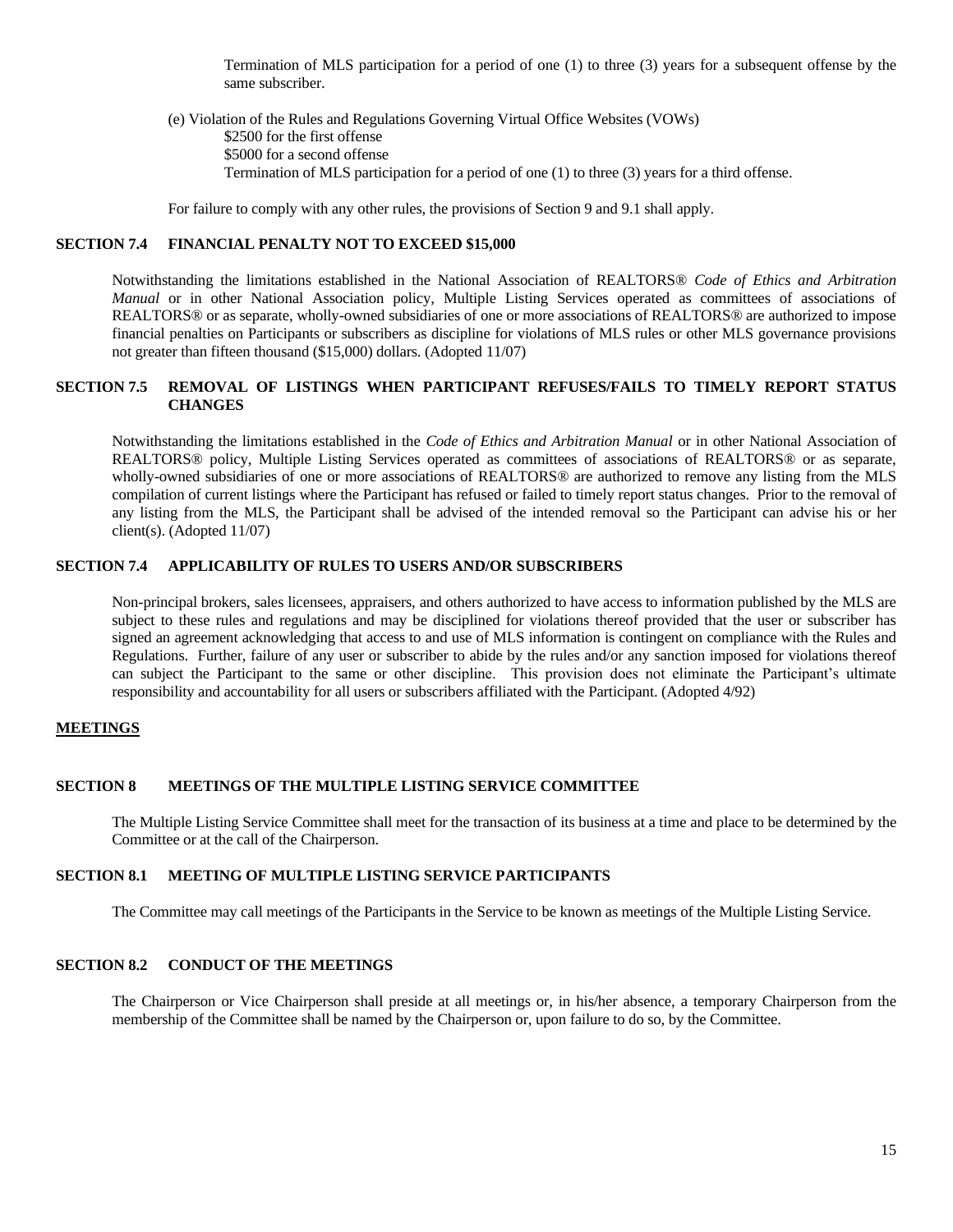#### <span id="page-15-0"></span>**ENFORCEMENT OF RULES OR DISPUTES**

## **SECTION 9 CONSIDERATION OF ALLEGED VIOLATIONS**

The Committee shall give consideration to all written complaints from Participants having to do with violations of the Rules and Regulations.

# **SECTION 9.1 VIOLATIONS OF RULES AND REGULATIONS**

If the alleged offense is a violation of the Rules and Regulations of the Service and does not involve a charge of alleged unethical conduct or request for arbitration, it may be administratively considered and determined by the Multiple Listing Service Committee, and if a violation is determined, the Committee may direct the imposition of sanction, provided the recipient of such sanction may request a hearing before the Professional Standards Committee of the Association in accordance with the Bylaws and Rules and Regulations of the of the Iowa City Area Association of REALTORS® within twenty (20) days following receipt of the committee's decision.

# **SECTION 9.2 COMPLAINTS OF UNETHICAL CONDUCT**

All other complaints of unethical conduct shall be referred by the Multiple Listing Service Committee to the Secretary of the Iowa City Area Association of REALTORS® for appropriate action in accordance with the professional standards procedures established in the Association's Bylaws.

# **SECTION 9.3 FILING COMPLAINTS**

When requested by a complainant, MLSs must provide a process for processing complaints without revealing the complainant's identity. If the complaint is forwarded to hearing, then the MLS Committee, Grievance Committee, MLS staff or other representative must serve as the complainant when the original complainant does not consent to participating in the process or the disclosure of his or her name. *(Amended 11/20)*

# **SECTION 9.4 ADMINISTRATIVE SANCTIONS**

In any instance where a participant in an association multiple listing service is charged with violation of the MLS bylaws or rules and regulations of the service, and such charge does not include alleged violations of the Code of Ethics or the Standards of Conduct for MLS participants, or a request for arbitration, the MLS may impose administrative sanctions. Recipients of an administrative sanction may request a hearing before the professional standards committee of the association. *(Amended 11/20)*

MLS participants and subscribers can receive no more than three (3) administrative sanctions in a calendar year before they are required to attend a hearing for their actions and potential violations of MLS rules, except that the MLS may allow more administrative sanctions for violations of listing information provided by participants and subscribers before requiring a hearing. The MLS must send a copy of all administrative sanctions against a subscriber to the subscriber's participant and the participant is required to attend the hearing of a subscriber who has received more than three (3) administrative sanctions within a calendar year. *(Amended 11/20)*

# **SECTION 9.5 APPEALS**

If the participant refuses to accept any sanction or discipline proposed, the circumstances and the discipline proposed shall be appealed to the board of directors of the association of REALTORS® which shall, if it deems the finding of violation proper and the sanction appropriate to the offense, delay the effective date of sanction until final entry by a court of competent jurisdiction in a suit filed by the association for declaratory relief, except in those states where declaratory relief is not available, declaring that the disciplinary action and proposed sanction violates no rights of the multiple listing service participant. *(Amended 11/20)*

If the MLS committee has a procedure established to conduct hearings, the decision of the MLS committee may be appealed to the board of directors of the association of REALTORS®. If a separately incorporated MLS has an established procedure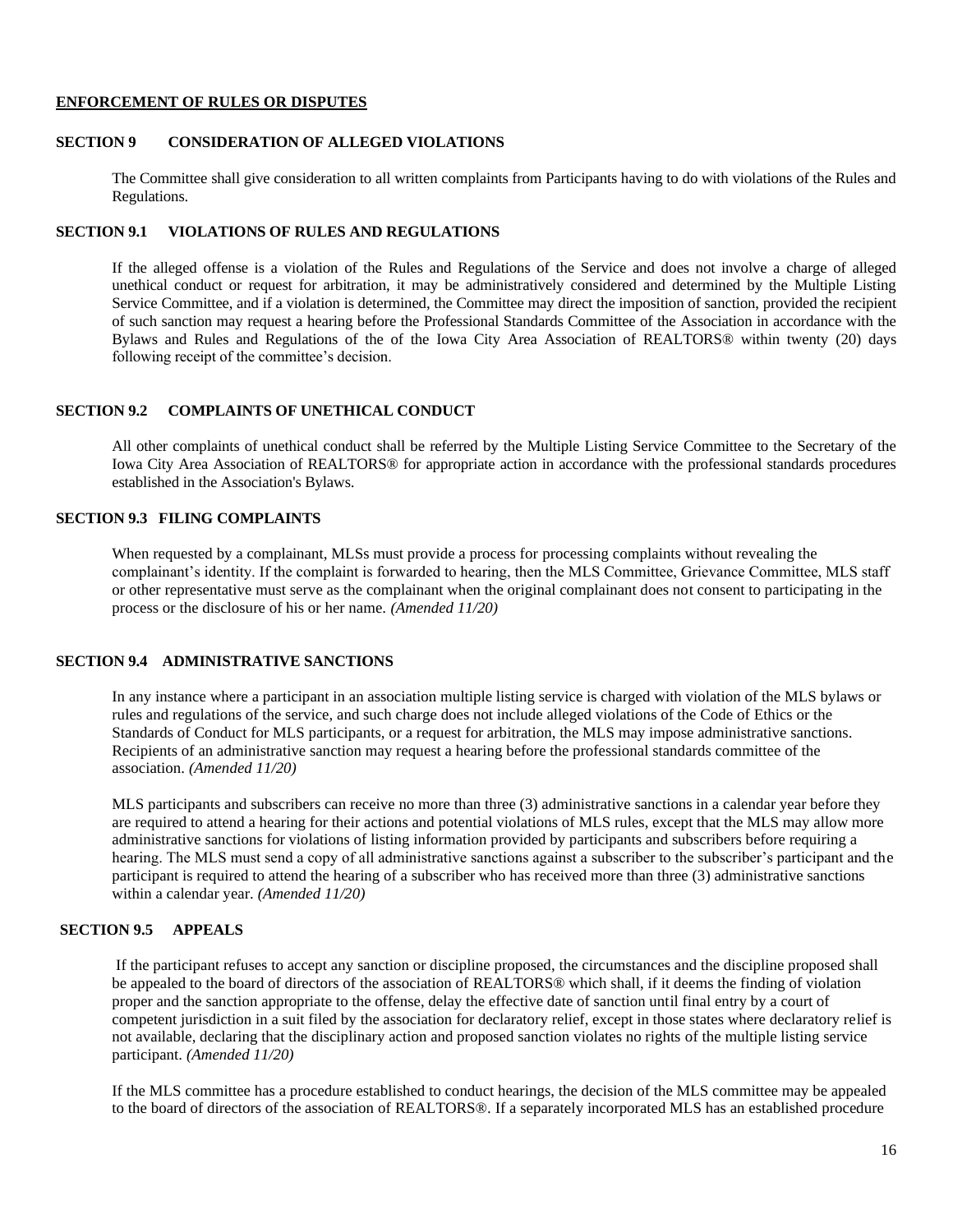for the conduct of hearings, the decisions of the hearing tribunal shall be appealable to the board of directors of the MLS. *(Amended 11/20)*

## **SECTION 9.6 COMPLAINTS OF UNETHICAL CONDUCT**

Alleged violations of the Code of Ethics or the Standards of Conduct for MLS participants shall be referred to the association's grievance committee for processing in accordance with the professional standards procedures of the association. If the charge alleges a refusal to arbitrate, such charge shall be referred directly to the board of directors of the association of REALTORS®. *(Amended 11/20)*

## <span id="page-16-0"></span>**CONFIDENTIALITY OF MULTIPLE LISTING SERVICE INFORMATION**

# **SECTION 10 CONFIDENTIALITY OF MULTIPLE LISTING SERVICE INFORMATION**

Any information provided by the Multiple Listing Service to the Participants shall be considered official information of the Service. Such information shall be considered confidential and exclusively for the use of Participants and real estate licensees affiliated with such Participants and those Participants who are licensed or certified by an appropriate state regulatory agency to engage in the appraisal of real property and licensed or certified appraisers affiliated with such Participants.

## **SECTION 10.1 MULTIPLE LISTING SERVICE NOT RESPONSIBLE FOR ACCURACY OF INFORMATION**

The information published and disseminated by the Service is communicated verbatim, without change by the Service, as filed with the Service by the Participant. The Service does not verify such information provided and disclaims any responsibility for its accuracy. Each Participant agrees to hold the Service harmless against any liability arising from any inaccuracy or inadequacy of the information such Participant provides.

### <span id="page-16-1"></span>**OWNERSHIP OF THE MULTIPLE LISTING SERVICE COMPILATIONS AND COPYRIGHTS**

#### **SECTION 11**

By the act of submitting any property listing content to the Multiple Listing Service, the Participant represents that he has been authorized to grant and also thereby does grant authority for the Multiple Listing Service to include the property listing content in its copyrighted Multiple Listing compilation and also in any statistical report on comparables. Listing content includes, but is not limited to, photographs, images, graphics, audio and video recordings, virtual tours, drawings, descriptions, remarks, narratives, pricing information, and other details or information related to listed property.

## **SECTION 11.1**

All right, title and interest in each copy of every Multiple Listing Service compilation created and copyrighted by the Iowa City Area Association of REALTORS®, and in the copyrights therein, shall at all times remain vested in the Iowa City Area Association of REALTORS®.

### **SECTION 11.2**

Each Participant shall be entitled to lease from the Iowa City Area Association of REALTORS® a number of copies of each Multiple Listing Service compilation sufficient to provide the Participant and each person affiliated as a licensee, including licensed or certified appraisers, with such Participant with one copy of such compilation. The Participant shall pay for each such copy, the rental fee set by the Association.

Participants shall acquire by such lease only the right to use the Multiple Listing Service compilation in accordance with these rules.

## <span id="page-16-2"></span>**USE OF COPYRIGHTED MULTIPLE LISTING SERVICE COMPILATIONS**

### **SECTION 12 DISTRIBUTION**

Participants shall at all times maintain control over and responsibility for each copy of any Multiple Listing Service compilation leased to them by the Iowa City Area Association of REALTORS®, and shall not distribute any such copies to persons other than subscribers who are affiliated with such Participant as licensees, those individuals who are licensed or certified by an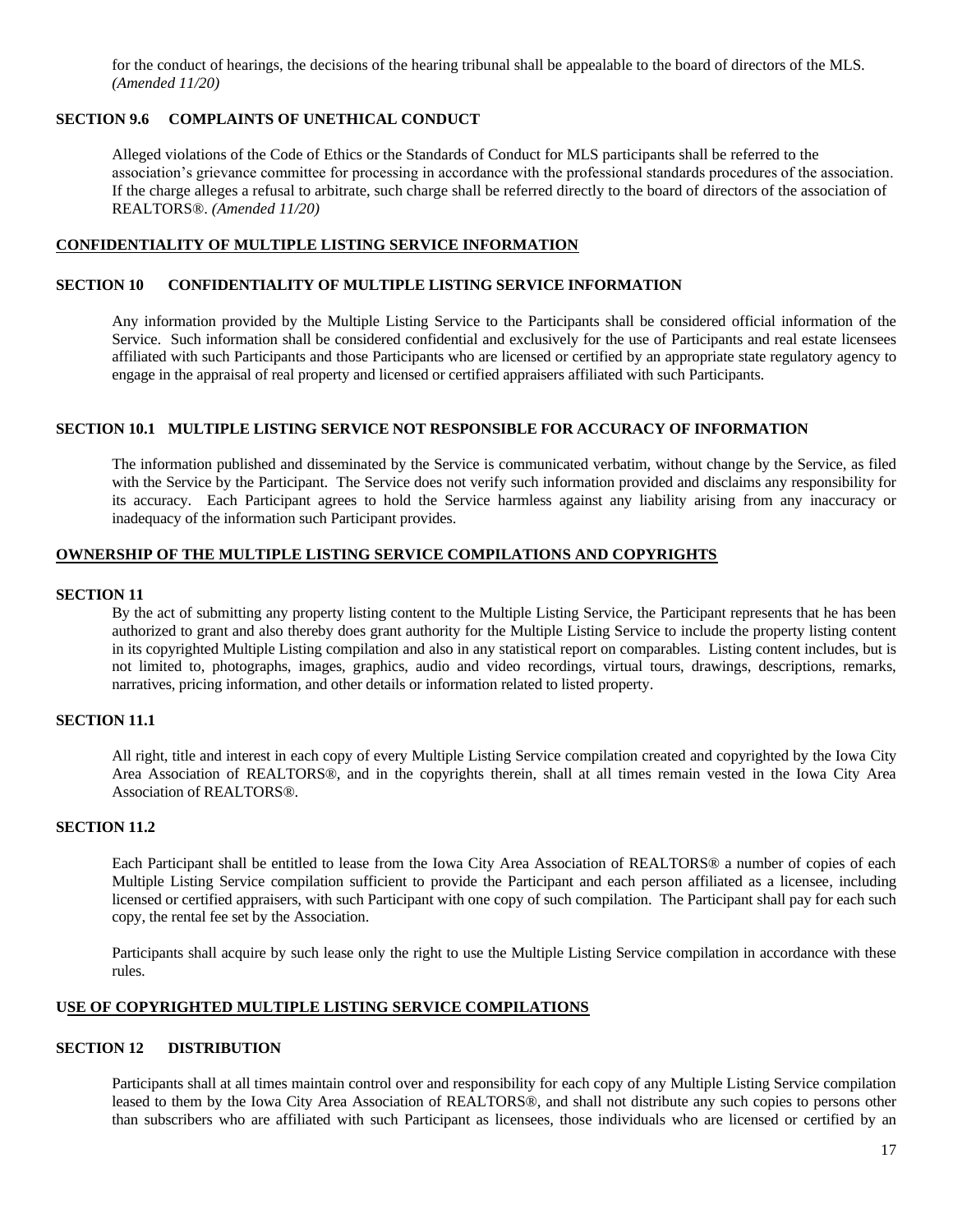appropriate state regulatory agency to engage in the appraisal of real property, and any other subscribers as authorized pursuant to the governing documents of the MLS. Use of information by or published by an association Multiple Listing Service is strictly limited to the activities authorized under a participant's licensure(s) or certification, and unauthorized uses are prohibited. Further, none of the foregoing is intended to convey participation or membership or any right of access to information developed or published by an association Multiple Listing Service where access to such information is prohibited by law.

### **SECTION 12.1 DISPLAY**

Participants, and those persons affiliated as licensees with such Participants, shall be permitted to display the Multiple Listing Service compilation to prospective purchasers only in conjunction with their ordinary business activities of attempting to locate ready, willing and able buyers for the properties described in said Multiple Listing Service compilations.

### **SECTION 12.2 REPRODUCTION**

Participants or their affiliated licensees shall not reproduce any Multiple Listing Service compilation or any portion thereof except in the following limited circumstances.

Participants or their affiliated licensee may reproduce from the Multiple Listing Service compilation, and distribute to prospective purchasers, a reasonable number of single copies of property listing data contained in the Multiple Listing Service compilation which relate to any properties in which prospective purchasers are or may, in judgment of the Participant or their affiliated licensees, be interested.

Nothing contained herein shall be construed to preclude any Participant from utilizing, displaying, distributing or reproducing property listing sheets or other compilations of data pertaining exclusively to properties currently listed for sale with the Participant.

Any Multiple Listing Service information, whether provided in written or printed form, provided electronically, or provided in any other form or format, is provided for the exclusive use of the Participant and those licensees affiliated with the Participant who are authorized to have access to such information. Such information may not be transmitted, retransmitted or provided in any manner to any unauthorized individual, office or firm.

None of the foregoing shall be construed to prevent any individual legitimately in possession of current listing information, sold information, comparables or statistical information from utilizing such information to support valuations on particular properties for a clients and customers. Any MLS content in data feeds available to participants for real estate brokerage purposes must also be available to participants for valuation purposes, including automated valuations. MLSs must either permit use of existing data feeds, or create a separate data feed, to satisfy this requirement. MLSs may require execution of a third-party license agreement where deemed appropriate by the MLS. MLSs may require participants who will use such data feeds to pay the reasonable estimated costs incurred by the MLS in adding or enhancing its downloading capacity for this purpose. Information deemed confidential may not be used as supporting documentation. Any other use of such information is unauthorized and prohibited by these Rules and Regulations. (Amended 05/14)

### **SECTION 12.3 PARTICIPATION**

Where the term REALTOR<sup>®</sup> is used in this explanation of policy in connection with the word member or the word Participant, it shall be construed to mean the REALTOR® principal or principals, of this or any other association, or a firm comprised of REALTOR® principals participating in a multiple listing service owned and operated by the board. Participatory rights shall be held by an individual principal broker unless determined by the association or MLS to be held by a firm. It shall not be construed to include individuals other than a principal or principals who are REALTOR<sup>®</sup> members of this or any other association, or who are legally entitled to participate without association membership. However, under no circumstances is any individual or firm, regardless of membership status, entitled to MLS membership or participation unless they hold a current, valid real estate broker's license and offer or accept cooperation and compensation to and from other Participants or are licensed or certified by an appropriate state regulatory agency to engage in the appraisal of real property. Use of information developed by or published by an association multiple listing service is strictly limited to the activities authorized under a Participant's licensure(s) or certification and unauthorized users are prohibited. (Amended 11/08)

Mere possession of a broker's license is not sufficient to qualify for MLS participation. Rather, the requirement that an individual or firm offers or accepts cooperation and compensation means that the Participant actively endeavors during the operation of its real estate business to list real property of the type listed on the MLS and/or to accept offers of cooperation and compensation made by listing brokers or agents in the MLS. "Actively" means on a continual and ongoing basis during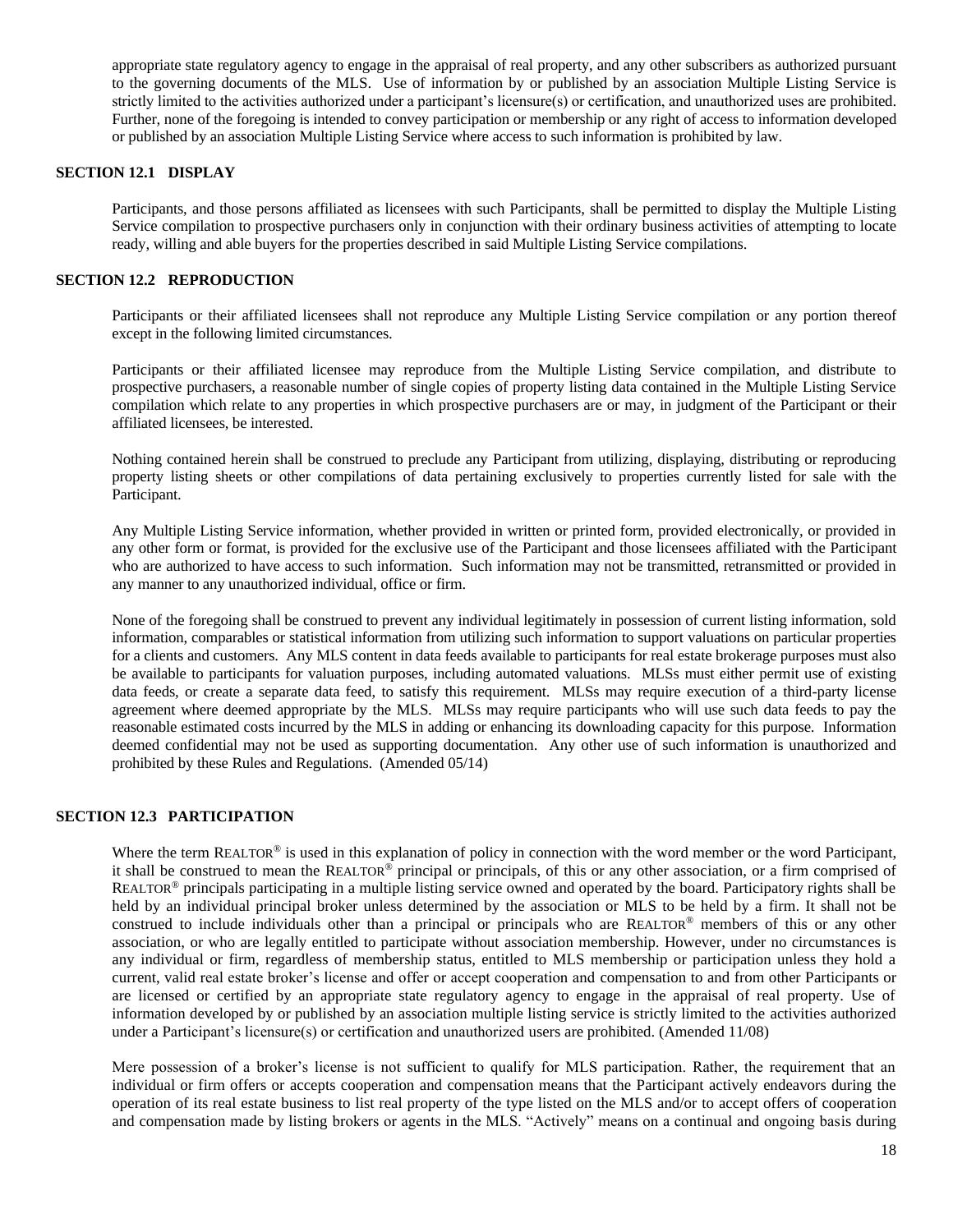the operation of the Participant's real estate business. The "actively" requirement is not intended to preclude MLS participation by a Participant or potential Participant that operates a real estate business on a part-time, seasonal, or similarly time-limited basis or that has its business interrupted by periods of relative inactivity occasioned by market conditions. Similarly, the requirement is not intended to deny MLS participation to a Participant or potential Participant who has not achieved a minimum number of transactions despite good faith efforts. Nor is it intended to permit an MLS to deny participation based on the level of service provided by the Participant or potential Participant as long as the level of service satisfies state law. (Adopted 11/08)

The key is that the Participant or potential Participant actively endeavors to make or accept offers of cooperation and compensation with respect to properties of the type that are listed on the MLS in which participation is sought. This requirement does not permit an MLS to deny participation to a Participant or potential Participant that operates a "Virtual Office Website" (VOW) (including a VOW that the Participant uses to refer customers to other Participants) if the Participant or potential participant actively endeavors to make or accept offers of cooperation and compensation. An MLS may evaluate whether a participant or potential participant actively endeavors during the operation of its real estate business to offer or accept cooperation and compensation only if the MLS has a reasonable basis to believe that the Participant or potential Participant is in fact not doing so. The membership requirement shall be applied in a nondiscriminatory manner to all Participants and potential Participants. (Adopted 11/08)

Further, none of the foregoing is intended to convey participation or membership or any right of access to information developed by or published by an association Multiple Listing service where access to such information is prohibited by law. Additionally, the foregoing does not prohibit association multiple listing services, at their discretion, from categorizing nonprincipal brokers, sales licensees, licensed and certified appraisers and others affiliated with the MLS members or Participants as users or subscribers and, holding such individuals personally subject to the rules and regulations and any other governing provisions of the MLS and to discipline for violations thereof. MLSs may, as a matter of local determination, limit participatory rights to individual principal brokers, or to their firms, and to licensed or certified appraisers, who maintain an office or Internet presence from which they are available to represent real estate sellers, buyers, lessors or lessees or from which they provide appraisal services. (Amended 5/02)

Where the terms subscriber or user are used in connection with a multiple listing service owned or operated by an association of REALTORS®, they refer to non-principal brokers, sales licensees, and licensed and certified real estate appraisers affiliated with an MLS Participant and may, as a matter of local option, also include a Participant's affiliated unlicensed administrative and clerical staff, personal assistants, and individuals seeking licensure or certification as real estate appraisers provided that any such individual is under the direct supervision of an MLS Participant or the Participant's licensed designee. If such access is available to unlicensed or uncertified individuals, their access is subject to the rules and regulations, the payment of applicable fees and charges (if any), and the limitations and restrictions of state law. None of the foregoing shall diminish the Participant's ultimate responsibility for ensuring compliance with the rules and regulations of the MLS by all individuals affiliated with the Participant. (Adopted 4/92)

Under the Board of Choice policy, MLS participatory rights shall be available to any REALTOR® (principal) or any firm comprised of REALTORS® (principals) irrespective of where they hold primary membership subject only to their agreement to abide by any MLS rules or regulations; agreement to arbitrate disputes with other Participants; and payment of any MLS dues, fees, and charges. Participatory rights granted under Board of Choice do not confer voting privileges or eligibility for office as an MLS committee member, officer, or director, except as granted at the discretion of the local board and/or MLS. (Amended 5/97)

The universal access to services component of Board of Choice is to be interpreted as requiring that MLS participatory rights be available to REALTOR® principals, or to firms comprised of REALTOR® principals, irrespective of where primary or secondary membership is held. This does not preclude an MLS from assessing REALTORS<sup>®</sup> not holding primary or secondary membership locally fees, dues, or charges that exceed those or, alternatively, that are less than those charged Participants holding such memberships locally or additional fees to offset actual expenses incurred in providing MLS services such as courier charges, long distance phone charges, etc., or for charging any Participant specific fees for optional additional services. (Amended 11/96)

None of the foregoing shall be construed as requiring an association to grant MLS participatory rights, under Board of Choice, where such rights have been previously terminated by action of that association's board of directors. (Adopted 11/95)

### **SECTION 12.4 ORIENTATION**

Multiple Listing Services may, as a matter of local discretion, require applicants for MLS participation and any licensee (including licensed or certified appraisers) affiliated with an MLS Participant who has access to and use of MLS generated information shall complete an orientation program of no more than eight (8) classroom hours devoted to the MLS rules and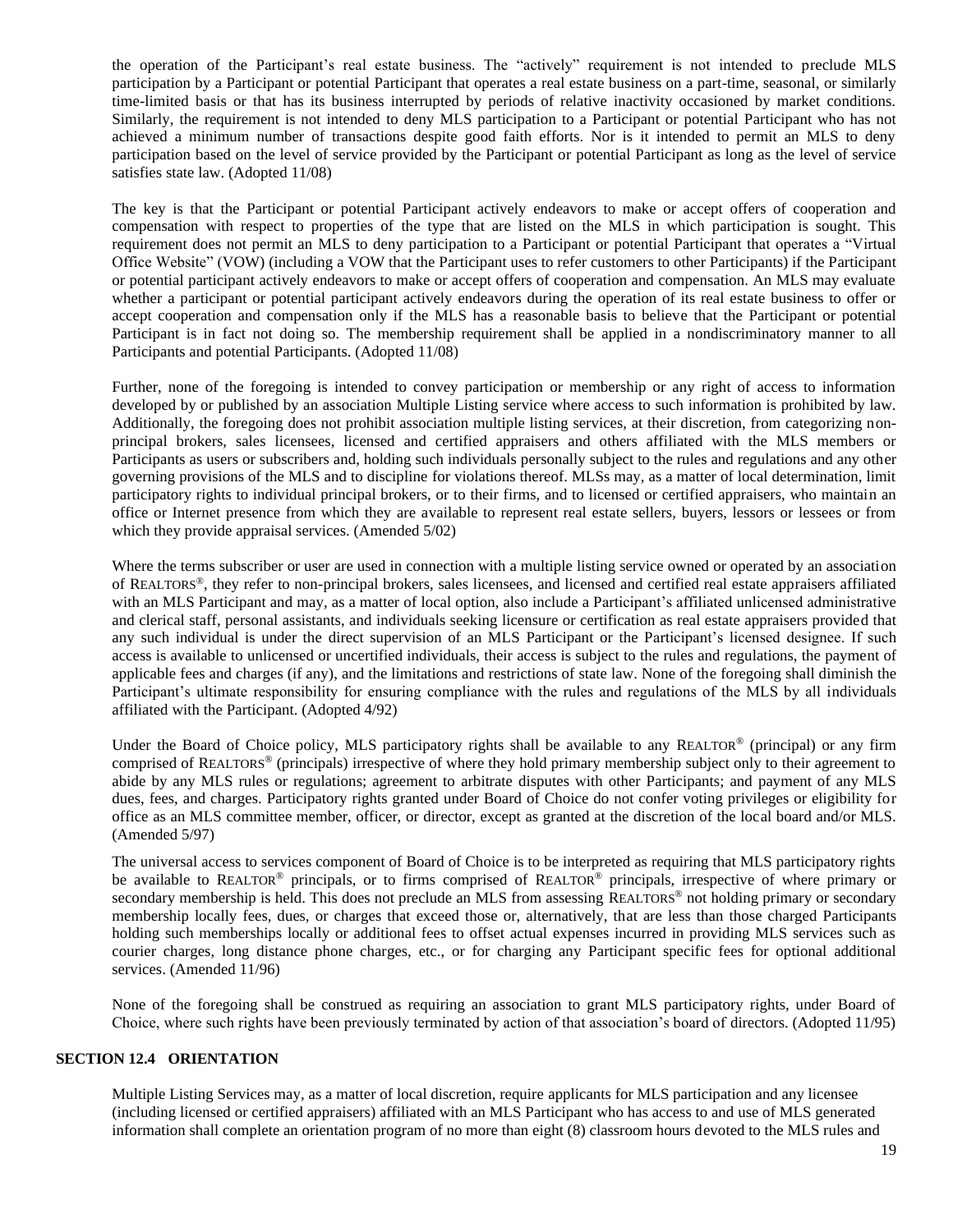regulations and computer training related to MLS information entry and retrieval and the operation of the MLS within thirty (30) days after access has been provided.

Participants and subscribers may be required, at the discretion of the MLS, to complete additional training of not more than four (4) classroom hours in any twelve (12) month period when deemed necessary by the MLS to familiarize Participants and subscribers with system changes or enhancement and/or changes to MLS rules or policies. Participants and subscribers must be given the opportunity to complete any mandated additional training remotely.

# **SECTION 12.5 NATURE OF THE STANDARD MULTIPLE LISTING SERVICE MARK**

The NATIONAL ASSOCIATION OF REALTORS® has approved a standard multiple listing service logo (the "Logo") for use by authorized chartered association of REALTORS®, members of such associations, and multiple listing services solely owned by such association(s) pursuant to the terms set forth herein, and as further described in Membership Marks Manual.

Downloadable files and additional information about the Logo may be found on [nar.realtor](https://www.nar.realtor/login) (*amended 11/20)*

### **SECTION 12.6 AUTHORIZATION TO USE THE STANDARD MULTIPLE LISTING SERVICE LOGO**

Authorization to use the Logo is limited to the following authorized licensees ("Authorized Licensees"):

- a. a. Associations of REALTORS® that own or control a multiple listing service, wholly owned by REALTOR® associations, and that have certified that their governing documents comply with multiple listing policy of the National Association.
- b. b. Multiple listing services owned and/or controlled solely by an association(s) of REALTORS®, and when the governing documents of the owning or controlling association(s) of REALTORS® and/or the MLS, if a separate legal entity with separate governing documents, have certified that their governing documents comply with multiple listing policy of the National Association.
- c. c. Members of an association of REALTORS® that owns and/or controls a multiple listing service and that has certified that their governing documents comply with multiple listing policy of the National Association.
- d. Authorized Licensees use of the Logo is subject to the following limitations:
- e. The Logo may not be modified.
- f. The Logo may not be used as a lapel pin or jewelry.
- g. The Logo may be used only on stationery, printed forms, websites and within promotional materials regarding multiple listing services.
- h. Authorized Licensees acknowledge that the National Association is the exclusive owner of the Logo.
- i. The multiple listing service must cease all use of the Logo in the event it is no longer solely owned and/or controlled by an association(s) of REALTORS®.
- j. The association(s) of REALTORS® and multiple listing service must cease all use of the Logo in the event any governing documents of the association(s) of REALTORS® or the multiple listing service, if applicable, do not comply with multiple listing policy of the National Association.
- *k.* The National Association reserves the right to require Authorized Licensees to adhere to additional limitations on use of the Logo and to cease use of the Logo for any reason within its sole discretion. *(Amended 11/20)*

### **SECTION 12.7 SPECIAL NOTES CONCERNING THE STANDARD MLS LOGO AND NATIONAL ASSOCIATIONS REALTOR® TRADEMARKS**

The NATIONAL ASSOCIATION OF REALTORS® does not permit any variation of the Logo design. Further, the National Association will not review and does not authorize any multiple listing service insignia to be used with the Logo other than the multiple listing service's own logo. Further, the National Association's REALTOR® trademarks may not, in any instance, be used in connection with any multiple listing service not owned and/or controlled solely by an association(s) of REALTORS®. *(Amended 11/20)*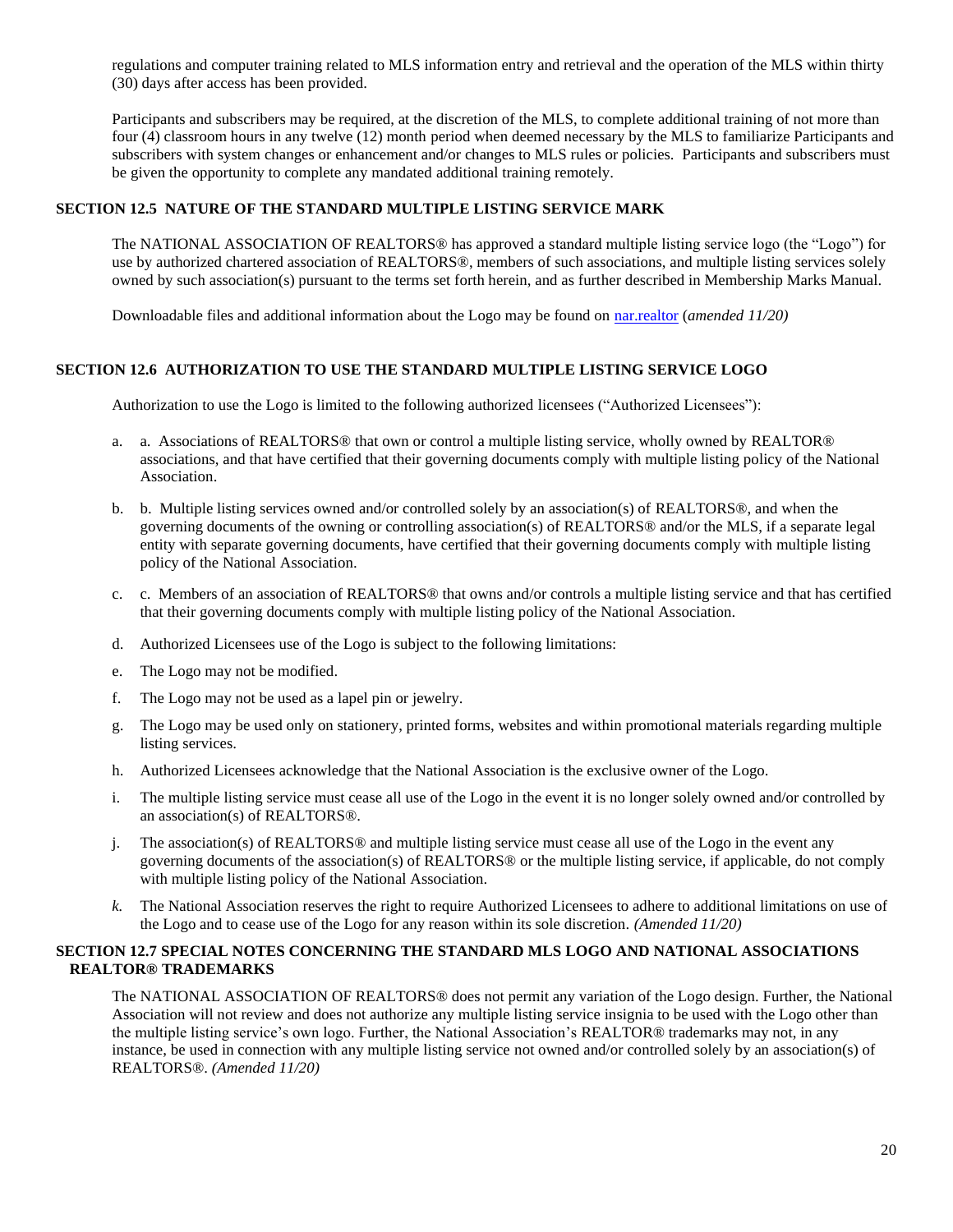#### **SECTION 12.8 USE OF THE STANDARD MLS SERVIVE LOGO BY NONMEMBER PARTICIPANTS**

The Logo may not be used by non-association members of an MLS, including in any state where law requires that brokers (principals) who are not REALTORS® be admitted to the multiple listing service of an association of REALTORS® or in any association which has voluntarily opened its MLS to nonmember brokers and/or appraisers. Such use would be a misrepresentation and would violate the registration rights in the REALTOR® trademarks of the NATIONAL ASSOCIATION OF REALTORS®, the lawful owner of said collective marks. Where such non-association member advertises that they are a member of the multiple listing service of an association of REALTORS®, the multiple listing service may properly require that such participant of the service include in such advertisement that they are not a member of the association of REALTORS®. *(Amended 11/20)*

### <span id="page-20-0"></span>**USE OF MULTIPLE LISTING INFORMATION**

### **SECTION 13 LIMITATIONS ON USE OF MULTIPLE LISTING SERVICE INFORMATION**

Use of information from Multiple Listing Service compilation or current listing information, from the Association's statistical report or from any sold or comparable report of the Association or Multiple Listing Service for public mass-media advertising by a Multiple Listing Service Participant or other public representations may not be prohibited.

However, any print or non-print forms of advertising or other forms of public representations based in whole or in part on information supplied by the Association or its Multiple Listing Service must clearly demonstrate the period of time over which such claims are based and must include the following, or substantially similar, notice:

Based on information from the Iowa City Area Association of REALTORS® Multiple Listing Service for the period (date) through (date).

### **SECTION 13.1 REAL ESTATE TRANSACTION STANDARDS**

The integrity of data is a foundation to the orderly real estate market. The Real Estate Transaction Standards (RETS) provides a vendor neutral, secure approach to exchanging listing information between broker and the MLS. In order to ensure that the goal of maintaining an orderly marketplace is maintained, and to further establish REALTOR® information as the trusted data source, MLS organizations owned and operated by associations of REALTORS® will comply with the RETS standards by December 31, 2009, and keep current with the standard's new versions by implementing releases of RETS on at least one of the MLS's servers within one (1) year from ratification. Compliance with this requirement can be demonstrated using the RESO Compliance Certification Process. Web API data access provided to participants and subscribers must have no less than the same data available via data access methods such as RETS or FTP systems, and MLS fields that exist in the RESO Data Dictionary must be delivered in conformance with the standard. (*Amended 11/20)*

### **SECTION 13.2 CUSTOMER AND TECH SUPPORT**

<span id="page-20-1"></span>The MLS must display customer service and technical support contact information on the MLS website. (*Adapted 11/20)*

## **SECTION 13.3 FAIR HOUSING POLICY**

Multiple Listing Services are important tools for furthering fair housing because they facilitate the widespread distribution of accurate property information to all consumers. To that end, MLSs must implement a process for identifying potential violations of fair housing laws, advising participants and subscribers to remove or correct potential violations (*Adopted 11/20*)

### **CHANGES IN RULES AND REGULATIONS**

#### **SECTION 14 CHANGES IN RULES AND REGULATIONS**

Amendments to the Rules and Regulations of the Service shall be by a 2/3 vote of the members of the Multiple Listing Service Committee, subject to approval by the Board of Directors of the Iowa City Area Association of REALTORS®.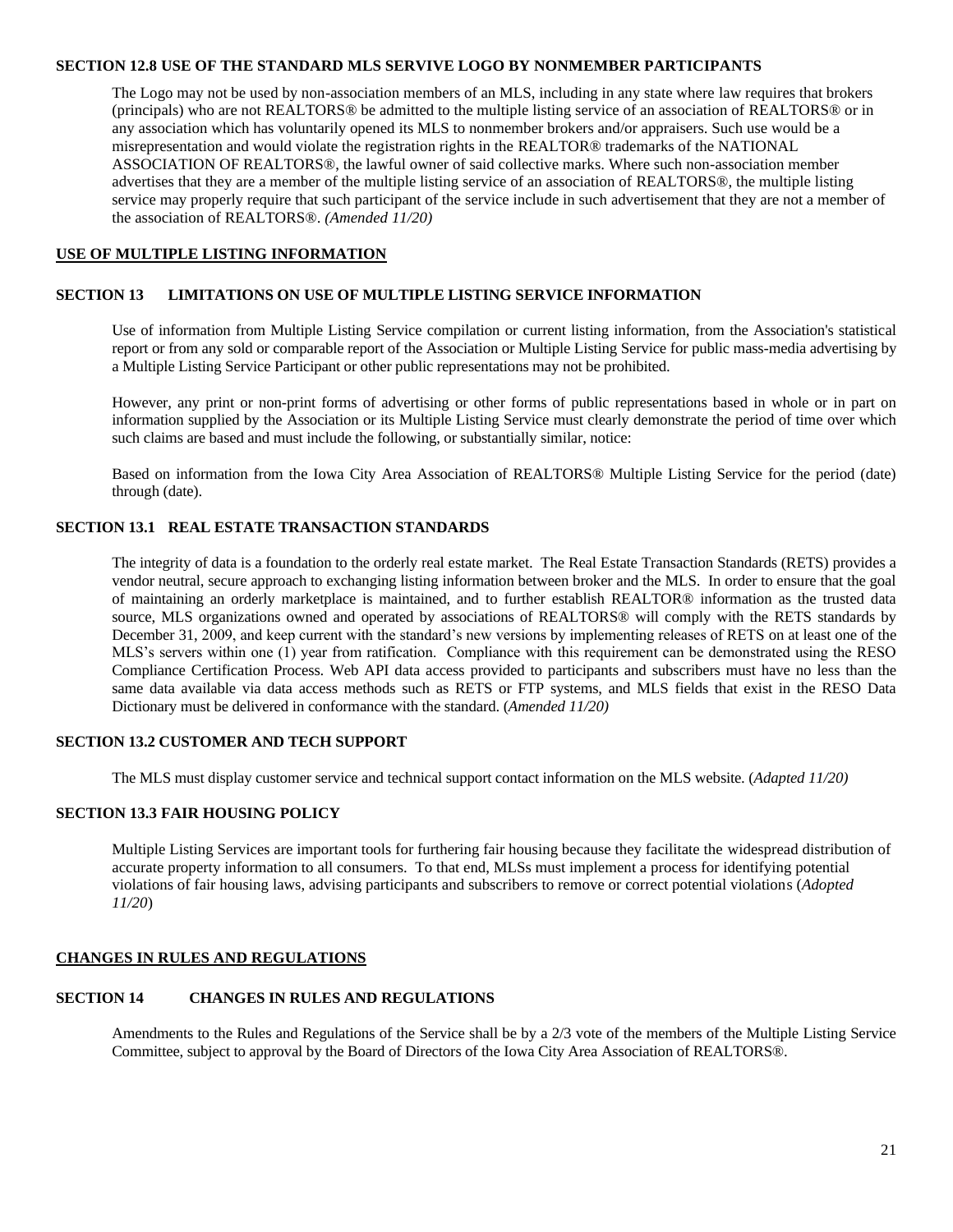### <span id="page-21-0"></span>**INTERNET DATA EXCHANGE (IDX)**

**Note:** These model rules, originally adopted in November 2001, are updated to reflect enhancements to the IDX policy approved in November 2014.

### **SECTION 15 IDX DEFINED**

IDX affords MLS Participants the ability to authorize limited electronic display of their listings by other participants. (Amended 5/12)

### **SECTION 15.1 AUTHORIZATION**

Participants' consent for display of their listings by other Participants pursuant to these rules and regulations must be established in writing. If a Participant withholds consent on a blanket basis to permit the display of that Participant's listings, that Participant may not download, frame or display the aggregated MLS data of other Participants. Even where Participants have given blanket authority for other Participants to display their listings on IDX sites, such consent may be withdrawn on a listingby-listing basis where the seller has prohibited all Internet display. (Amended 5/12)

### **SECTION 15.2 PARTICIPATION**

Participation in IDX is available to all MLS Participants who are REALTORS® who are engaged in real estate brokerage and who consent to display of their listings by other Participants. (Amended 11/09)

### **SECTION 15.2.1 IDX NOTIFICATION**

Participants must notify the MLS of their intention to display IDX information and must give the MLS direct access for purposes of monitoring/ensuring compliance with applicable rules and policies. (Amended 5/12)

### **SECTION 15.2.2**

MLS Participants may not use IDX-provided listings for any purpose other than display as provided for in these rules. This does not require Participants to prevent indexing of IDX listings by recognized search engines. (Amended 5/12)

#### **SECTION 15.2.3**

Listings, including property addresses, can be included in IDX displays except where a seller has directed their listing broker to withhold their listing or the listing's property address from all display on the Internet (including, but not limited to, publiclyaccessible Web sites or VOWs). (Amended 5/12)

### **SECTION 15.2.4**

Participants may select the listings they choose to display on their IDX sites based only on objective criteria including, but not limited to, factors such as geography or location ("uptown," "downtown," etc.), list price, type of property (e.g., condominiums, cooperatives, single-family detached, multi-family), list price, type of property (e.g., condominiums, cooperatives, single family detached, multi-family), or type of listing (e.g., exclusive right-to-sell or exclusive agency), Selection of listings displayed on any IDX site must be independently made by each Participant. (Amended 11/21)

### **SECTION 15.2.5**

Participants must refresh all MLS downloads and IDX displays automatically fed by those downloads not less frequently than every 12 hours. (Amended 11/14)

### **SECTION 15.2.6**

Except as provided in the IDX policy and these rules, an IDX site or a Participant or user operating an IDX site or displaying IDX information as otherwise permitted may not distribute, provide, or make any portion of the MLS database available to any person or entity.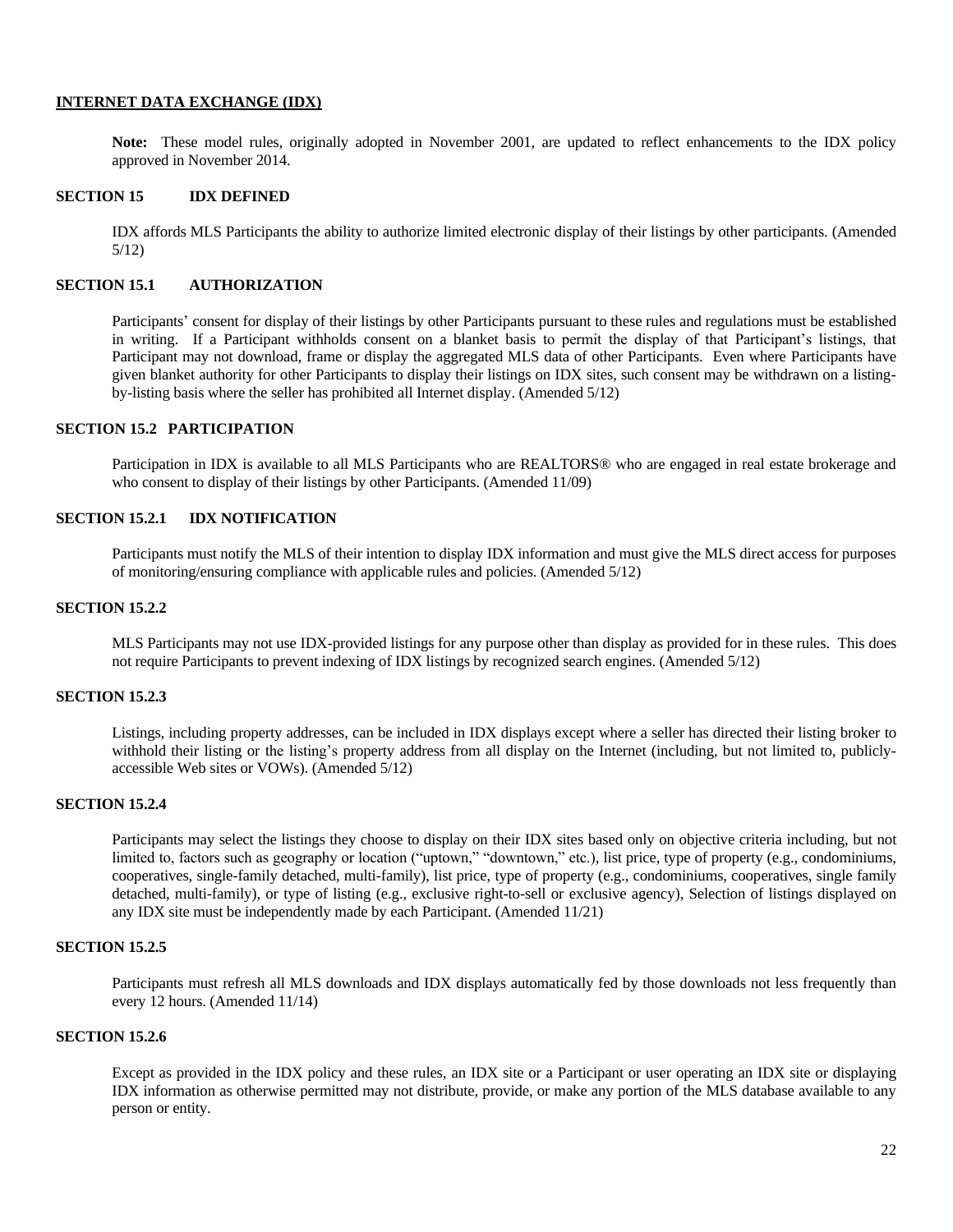#### **SECTION 15.2.7**

Any IDX display controlled by a Participant must clearly identify the name of the brokerage firm under which they operate in a readily visible color and typeface. For purposes of the IDX policy and these rules, "control" means the ability to add, delete, modify and update information as required by the IDX policy and MLS rules. (Amended 5/12)

#### **SECTION 15.2.8**

Any IDX display controlled by a Participant or Subscriber that

a. allows third-parties to write comments or reviews about particular listings or displays a hyperlink to such comments or reviews in immediate conjunction with particular listings, or

b. displays an automated estimate of the market value of the listing (or hyperlink to such estimate) in immediate conjunction with the listing,

either or both of those features shall be disabled or discontinued for the seller's listings at the request of the seller. The listing broker or agent shall communicate to the MLS that the seller has elected to have one or both of these features disabled or discontinued on all displays controlled by Participants. Except for the foregoing and subject to Section 15.2.9, a participant's IDX display may communicate the Participant's professional judgment concerning any listing. Nothing shall prevent an IDX display from notifying its customers that a particular feature has been disabled at the request of the seller. (Adopted 5/12)

#### **SECTION 15.2.9**

Participants shall maintain a means (e.g., e-mail address, telephone number) to receive comments about the accuracy of any data or information that is added by or on behalf of the Participant beyond that supplied by the MLS and that relates to a specific property. Participants shall correct or remove any false data or information relating to a specific property upon receipt of a communication from the listing broker or listing agent for the property explaining why the data or information is false. However, Participants shall not be obligated to remove or correct any data or information that simply reflects good faith opinion, advice, or professional judgment. (Adopted 5/12)

An MLS participant (or where permitted locally, an MLS Subscriber) may co-mingle the listings of other brokers received in an IDX feed with listings available from other MLS IDX feeds, provided all such displays are consistent with the IDX rules, and the MLS Participant (or MLS Subscriber) holds participatory rights in those MLSs. As used in this policy, "comingling" means that consumers are able to execute a single property search of multiple IDX data feeds resulting in the display of IDX information from each of the MLSs on a single search results page; and that Participants may display listings from each IDX feed on a single webpage or display. (Adopted 11/14)

## **SECTION 15.3 DISPLAY**

Display of listing information pursuant to IDX is subject to the following rules.

### **SECTION 15.3.1**

Listings displayed pursuant to IDX shall contain only those fields of data designated by the MLS. Display of all other fields (as determined by the MLS) is prohibited. Confidential fields intended only for other MLS Participants and users (e.g., cooperative compensation offers, showing instructions, property security information, etc.) may not be displayed on IDX sites.

### **SECTION 15.3.1.1**

The type of listing agreement (e.g., exclusive right to sell, exclusive agency, etc.) may not be displayed. (Amended 5/12)

### **SECTION 15.3.2**

Participants shall not modify or manipulate information relating to other Participants' listings. (This is not a limitation on site design but refers to changes to actual listing data.) MLS data may be augmented with additional data not otherwise prohibited from display so long as the source of the additional data is clearly identified. This requirement does not restrict the format of MLS data display or display of fewer than all of the available listings or fewer authorized data fields.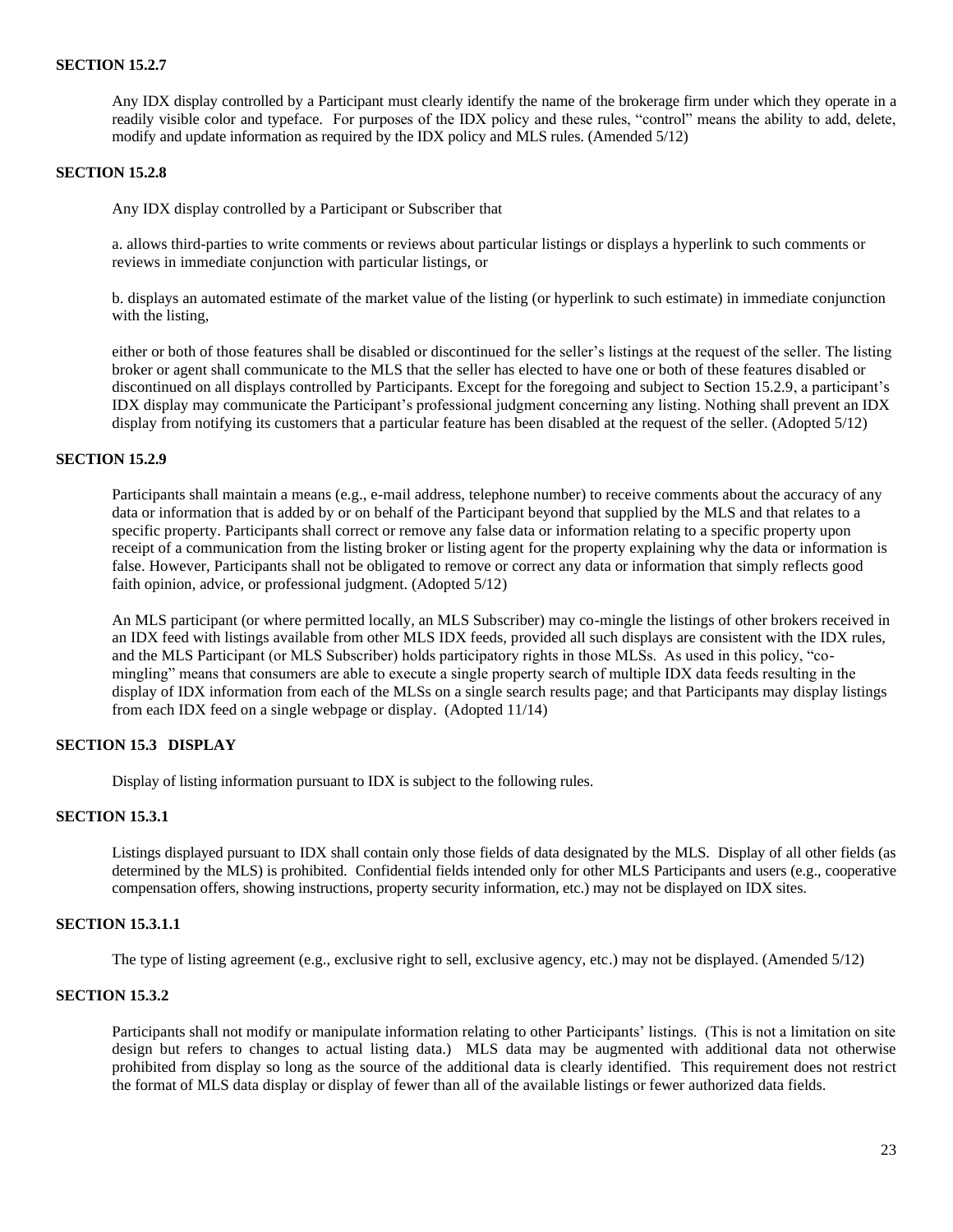#### **SECTION 15.3.3**

An MLS participant's IDX display must identify the listing firm and the email or phone number provided by the listing Participant in a reasonably prominent location and in a readily visible color and typeface not smaller than the median used in the display of listing data. (Amended 11/21)

#### **SECTION 15.3.4**

All listings displayed pursuant to IDX shall identify the listing firm in a reasonably prominent location and in a readily visible color and typeface not smaller than the median used in the display of listing data. Displays of minimal information (e.g. "thumbnails," text messages, "tweets," etc. of two hundred (200) characters or less are exempt from this requirement but only when linked directly to a display that includes all required disclosures. (Amended 5/12)

### **SECTION 15.3.5**

All listings displayed pursuant to IDX shall identify the listing agent.

#### **SECTION 15.3.6**

Non-principal brokers and sales licensees affiliated with IDX Participants may display information available through IDX on their own websites subject to their Participant's consent and control and the requirements of state law and/or regulation.

#### **SECTION 15.3.7**

Deleted November 2006.

### **SECTION 15.3.8**

All listings displayed pursuant to IDX shall show the MLS as the source of information. Displays of minimal information (e.g. "thumbnails," text messages, "tweets," etc., of two hundred (200) characters or less are exempt from this requirement but only when linked directly to a display that includes all required disclosures. (Amended 5/12)

### **SECTION 15.3.9**

Participants (and their affiliated licensees, if applicable) shall indicate on their websites that IDX information is provided exclusively for consumers' personal, non-commercial use, that it may not be used for any purpose other than to identify prospective properties consumers may be interested in purchasing, and that the data is deemed reliable but is not guaranteed accurate by the MLS. The MLS may, at its discretion, require use of other disclaimers as necessary to protect Participants and/or the MLS from liability. Displays of minimal information (e.g. "thumbnails," text messages, "tweets," etc., of two hundred (200) characters or less are exempt from this requirement but only when linked directly to a display that includes all required disclosures. (Amended 5/12)

### **SECTION 15.3.10**

The data that consumers can retrieve or download in response to an inquiry shall be determined by the MLS but in no instances shall be limited to fewer than one hundred (100) listings or five percent (5%) of the listings available for IDX display, whichever is fewer. (Amended 11/09)

### **SECTION 15.3.11**

The right to display other Participants' listings pursuant to IDX shall be limited to a Participant's office(s) holding participatory rights in this MLS.

#### **SECTION 15.3.12**

Listings obtained through IDX feeds from REALTOR® Association MLSs where the MLS Participant holds participatory rights must be displayed separately from listings obtained from other sources. Listings obtained from other sources (e.g., from other MLSs, from non-participating brokers, etc.) must display the source from which each such listing was obtained. Displays of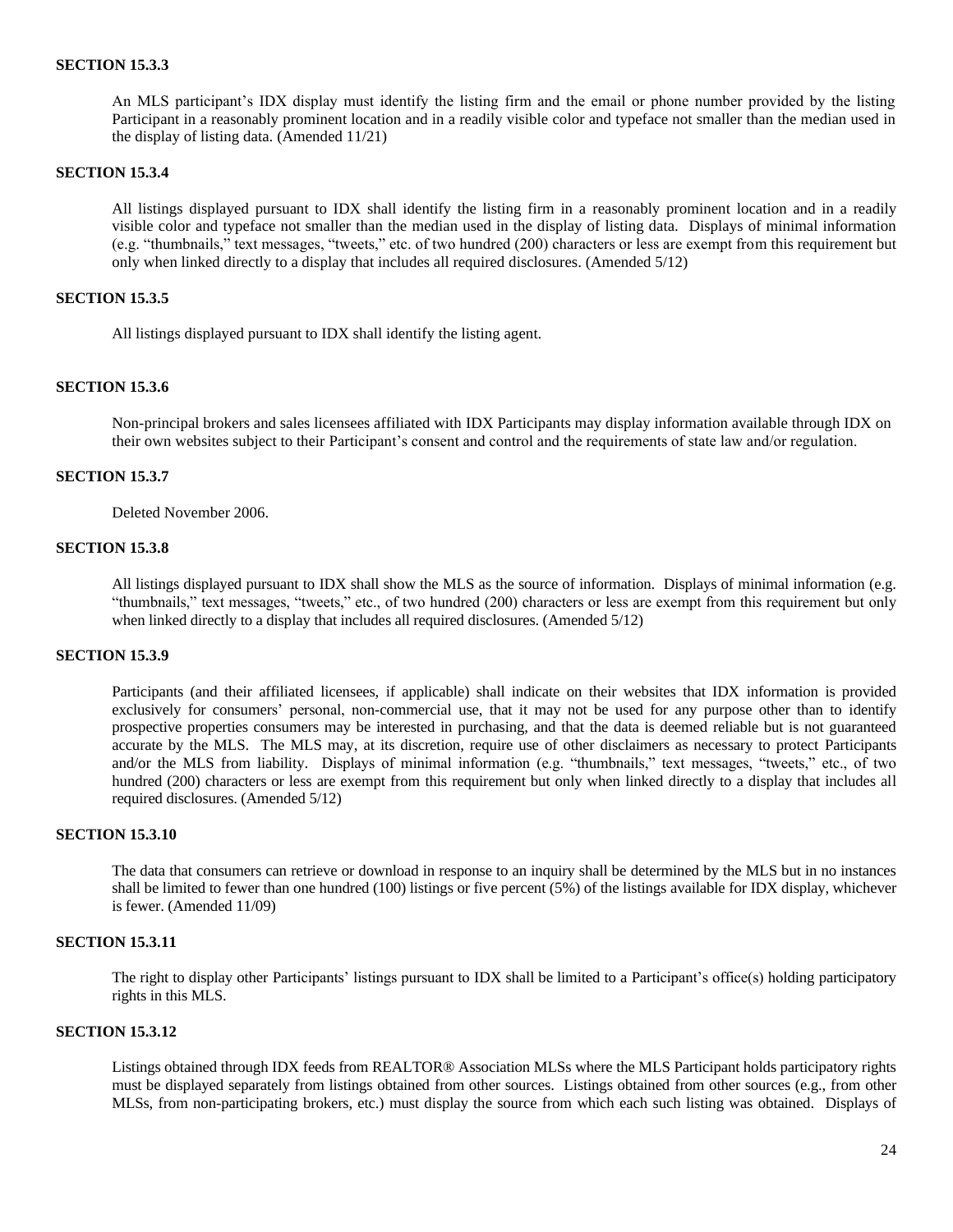minimal information (e.g. "thumbnails," text messages, "tweets," etc., of two hundred (200) characters or less are exempt from this requirement but only when linked directly to a display that includes all required disclosures. (Amended 11/14)

### **SECTION 15.3.13**

Display of expired, withdrawn, pending, and sold listings\* is prohibited. (Amended 11/14)

\*Note: If "sold" information is publicly accessible, display of "sold" listings may not be prohibited. (Adopted 11/14)

#### **SECTION 15.3.14**

Display of seller's(s') and/or occupant's(s') names(s), phone number(s), and email address(es) is prohibited.

### **SECTION 15.3.15**

Advertising (including co-branding) on pages displaying IDX-provided listings is prohibited.

### **SECTION 15.4**

Service fees and charges for participation in IDX shall be as established annually by the Board of Directors. (Amended 5/05)

### **SECTION 15.5**

A Multiple Listing Service must, upon request, promptly provide an MLS Participant (or the Participant's designee) a data feed containing, at minimum, all active MLS listing content input into the MLS by or on behalf of the Participant and all of the Participant's off-market listing content available in the MLS system. The delivery charges for the Participant's listing content shall be reasonably related to the actual costs incurred by the MLS. The data feed must be in compliance with RESO Standards as provided for in MLS Policy Statement 7.90.

**Note:** MLSs will not limit the use of the Participant's listing content by the Participant or the Participant's designee. *(Adopted 5/20)*

### **SECTION 15.6**

MLSs must offer a participant a single data feed in accordance with a participant's licensed authorized uses.

At the request of a participant, MLS must provide the single data feed for the participant's licensed uses to the participant's designee. The designee may use the single data feed only to facilitate the participant's licensed uses on behalf of that participant. (*Amended 11/22)*

### <span id="page-24-0"></span>**VIRTUAL OFFICE WEBSITE RULES**

#### **SECTION 16 VIRTUAL OFFICE WEBSITE RULES**

#### **Section 16.1**

**(a)** A Virtual Office Website ("VOW") is a Participant's Internet website, or a feature of a Participant's website, through which the Participant is capable of providing real estate brokerage services to consumers with whom the Participant has first established a broker-consumer relationship (as defined by state law) where the consumer has the opportunity to search MLS Listing information, subject to the Participant's oversight, supervision, and accountability. A non-principal broker or sales licensee affiliated with a Participant may, with his or her Participant's consent, operate a VOW. Any VOW of a non-principal broker or sales licensee is subject to the Participant's oversight, supervision, and accountability.

**(b)** As used in Section 16 of these Rules, the term "Participant" includes a Participant's affiliated non-principal brokers and sales licensees – except when the term is used in the phrases "Participant's consent" and "Participant's oversight, supervision, and accountability." References to "VOW" and "VOWs included all VOWs, whether operated by a Participant, by a non-principal broker or sales licensee, or by an Affiliated VOW Partner ("AVP") on behalf of a Participant.

**(c)** "Affiliated VOW partner" ("AVP") refers to an entity or person designated by a Participant to operate a VOW on behalf of the Participant, subject to the Participant's supervision, accountability and compliance with the VOW Policy. No AVP has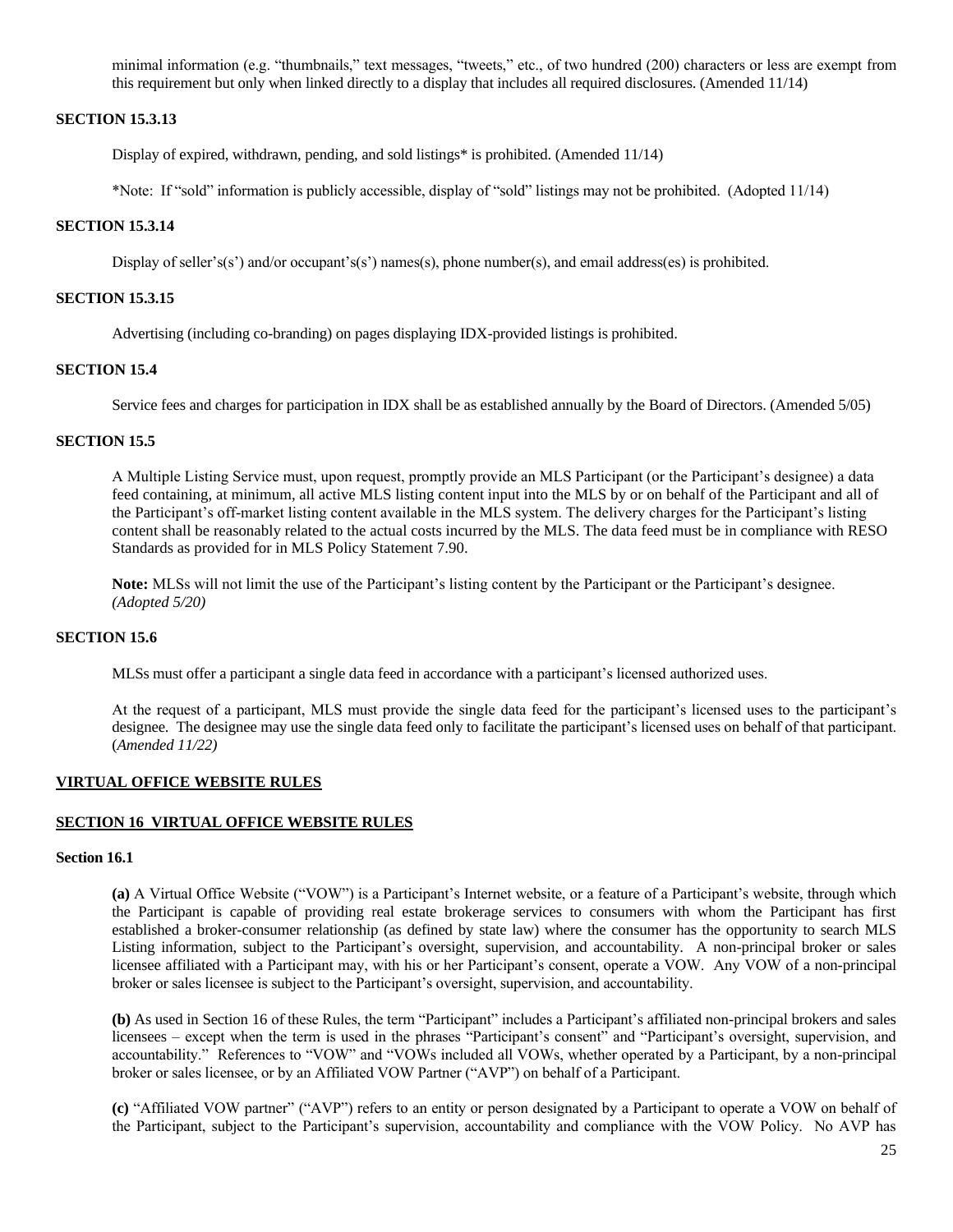independent participation rights in the MLS by virtue of its right to receive information on behalf of a Participant. No AVP has the right to use MLS Listing Information except in connection with operation of a VOW on behalf of one or more Participants. Access by an AVP to MLS Listing Information is derivative of the rights of the Participant on whose behalf the AVP operates a VOW.

**(d)** As used in Section 16 of these Rules, the term "MLS Listing Information" refers to active listings information and sold data provided by Participants to the MLS and aggregated and distributed by the MLS to Participants.

#### **Section 16.2**

**(a):** The right of a Participant's VOW to display MLS Listing Information is limited to that supplied by the MLS(s) in which the Participant has participatory rights. However, a Participant with offices participating in different MLSs may operate a master website with links to the VOWs of the other offices.

**(b)** Subject to the provisions of the VOW Policy and these Rules, a Participant's VOW, including any VOW operated on behalf of a Participant by an AVP, may provide other features, information, or functions, e.g. Internet Data Exchange ("IDX").

**(c)** Except as otherwise provided in the VOW Policy or in these Rules, a Participant need not obtain separate permission from other MLS Participants whose listings will be displayed on the Participant's VOW.

#### **Section 16.3**

**(a):** Before permitting any consumer to search for or retrieve any MLS Listing Information on his or her VOW, the Participant must take each of the following steps:

**(i)** The Participant must first establish with that consumer a lawful broker-consumer relationship (as defined by state law), including completion of all actions required by state law in connection with providing real estate brokerage services to clients and customers (hereinafter "Registrants"). Such actions shall include, but are not limited to, satisfying all applicable agency, non-agency, and other disclosure obligations, and execution of any required agreements.

**(ii)** The Participant must obtain the name of, and a valid email address for, each Registrant. The Participant must send an email to the address provided by the Registrant confirming that the Registrant has agreed to the Terms of Use (described in subsection (d) below). The Participant must verify that the email address provided by the Registrant is valid and that the Registrant has agreed to the Terms of Use.

**(iii)** The Participant must require each Registrant to have a user name and a password, the combination of which is different from those of all other Registrants on the VOW. The Participant may, at his or her option, supply the user name and password or may allow the Registrant to establish its user name and password. The Participant must also assure that any email address is associated with only one user name and password.

**(b)** The Participant must assure that each Registrant's password expires on a date certain but may provide for renewal of the password. The Participant must at all times maintain a record of the name, email address, user name, and current password of each Registrant. The Participant must keep such records for not less than 180 days after the expiration of the validity of the Registrant's password.

**(c)** If the MLS has reason to believe that a Participant's VOW has caused or permitted a breach in the security of MLS Listing Information or a violation of MLS rules, the Participant shall, upon request of the MLS, provide the name, email address, user name, and current password, of any Registrant suspected of involvement in the breach or violation. The Participant shall also, if requested by the MLS, provide an audit trail of activity by any such Registrant.

**(d)** The Participant shall require each Registrant to review, and affirmatively to express agreement (by mouse click or otherwise) to, a "Terms of Use" provision that provides at least the following:

**(i)** That the Registrant acknowledges entering into a lawful consumer-broker relationship with the Participant;

**(ii)** That all information obtained by the Registrant from the VOW is intended only for the Registrant's personal, noncommercial use;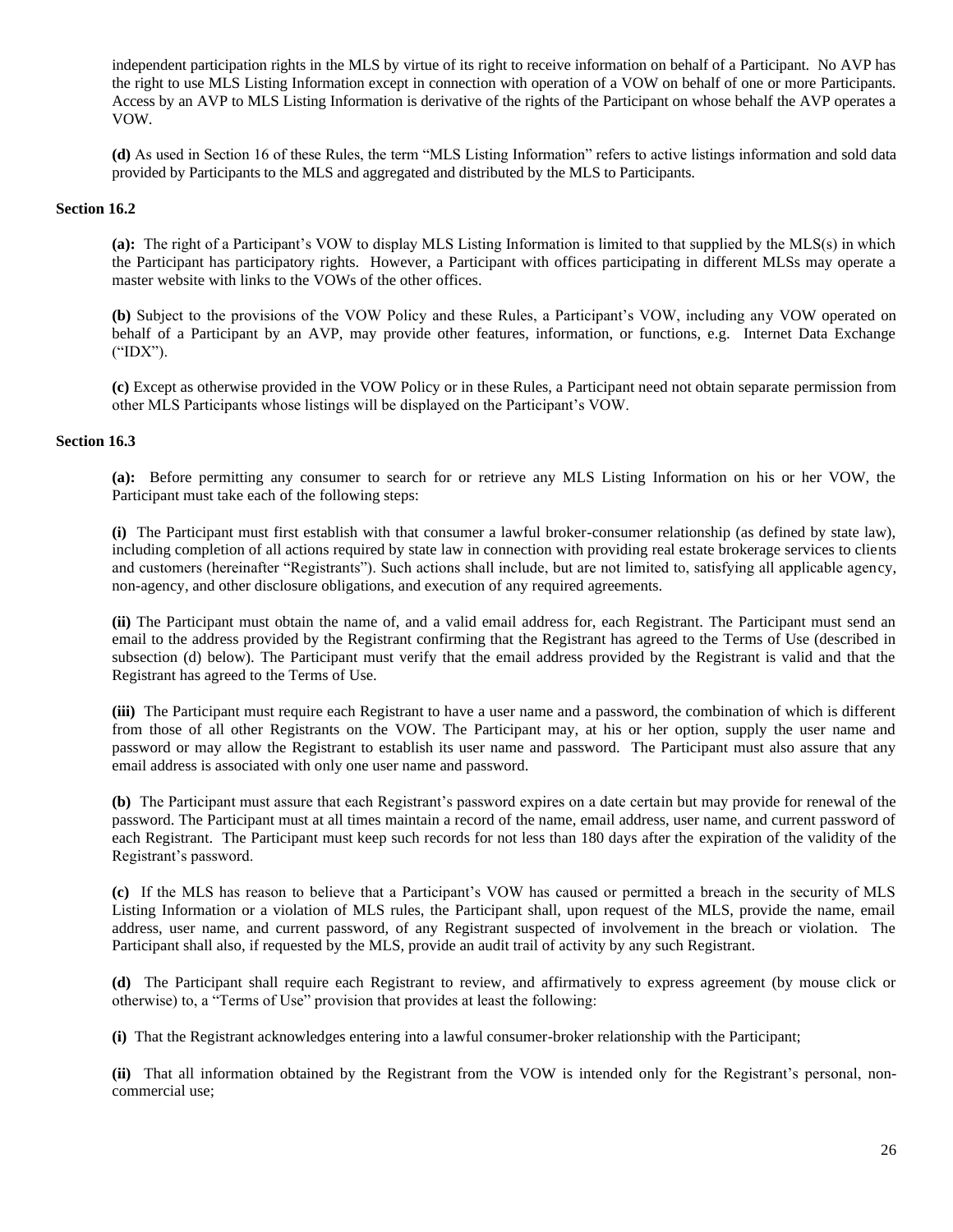**(iii)** That the Registrant has a bona fide interest in the purchase, sale, or lease of real estate of the type being offered through the VOW;

**(iv)** That the Registrant will not copy, redistribute, or retransmit any of the information provided except in connection with the Registrant's consideration of the purchase or sale of an individual property;

**(v)** That the Registrant acknowledges the MLS's ownership of, and the validity of the MLS's copyright in, the MLS database.

**(e)** The Terms of Use Agreement may not impose a financial obligation on the Registrant or create any representation agreement between the Registrant and the Participant. Any agreement entered into at any time between the Participant and Registrant imposing a financial obligation on the Registrant or creating representation of the Registrant by the Participant must be established separately from the Terms of Use, must be prominently labeled as such, and may not be accepted solely by mouse click.

**(f)** The Terms of Use Agreement shall also expressly authorize the MLS, and other MLS Participants or their duly authorized representatives, to access the VOW for the purposes of verifying compliance with MLS rules and monitoring display of Participants' listings by the VOW. The Agreement may also include such other provisions as may be agreed to between the Participant and the Registrant.

### **Section 16.4**

A Participant's VOW must prominently display an e-mail address, telephone number, or specific identification of another mode of communication (e.g., live chat) by which a consumer can contact the Participant to ask questions, or get more information, about any property displayed on the VOW. The Participant, or a non-principal broker or sales licensee licensed with the Participant, must be willing and able to respond knowledgeably to inquiries from Registrants about properties within the market area served by that Participant and displayed on the VOW.

#### **Section 16.5**

A Participant's VOW must employ reasonable efforts to monitor for, and prevent, misappropriation, "scraping", and other unauthorized use of MLS Listing Information. A Participant's VOW shall utilize appropriate security protection such as firewalls as long as this requirement does not impose security obligations greater than those employed concurrently by the MLS.

(NOTE: MLSs may adopt rules requiring Participants to employ specific security measures, provided that any security measure required does not impose obligations greater than those employed by the MLS.)

#### **Section 16.6**

**(a)** A Participant's VOW shall not display listings or property addresses of any seller who has affirmatively directed the listing broker to withhold the seller's listing or property address from display on the Internet. The listing broker shall communicate to the MLS that the seller has elected not to permit display of the listing or property address on the Internet. Notwithstanding the foregoing, a Participant who operates a VOW may provide to consumers via other delivery mechanisms, such as email, fax, or otherwise, the listings of sellers who have determined not to have the listing for their property displayed on the Internet.

**(b)** A Participant who lists a property for a seller who has elected not to have the property listing or the property address displayed on the Internet shall cause the seller to execute a document that includes the following (or a substantially similar) provision:

#### **Seller Opt-Out Form**

1. Please check either Option a or Option b

a. [ ] I have advised my broker or sales agent that I do not want the listed property to be displayed on the Internet.

OR

b. [ ] I have advised my broker or sales agent that I do not want the address of the listed property to be displayed on the Internet.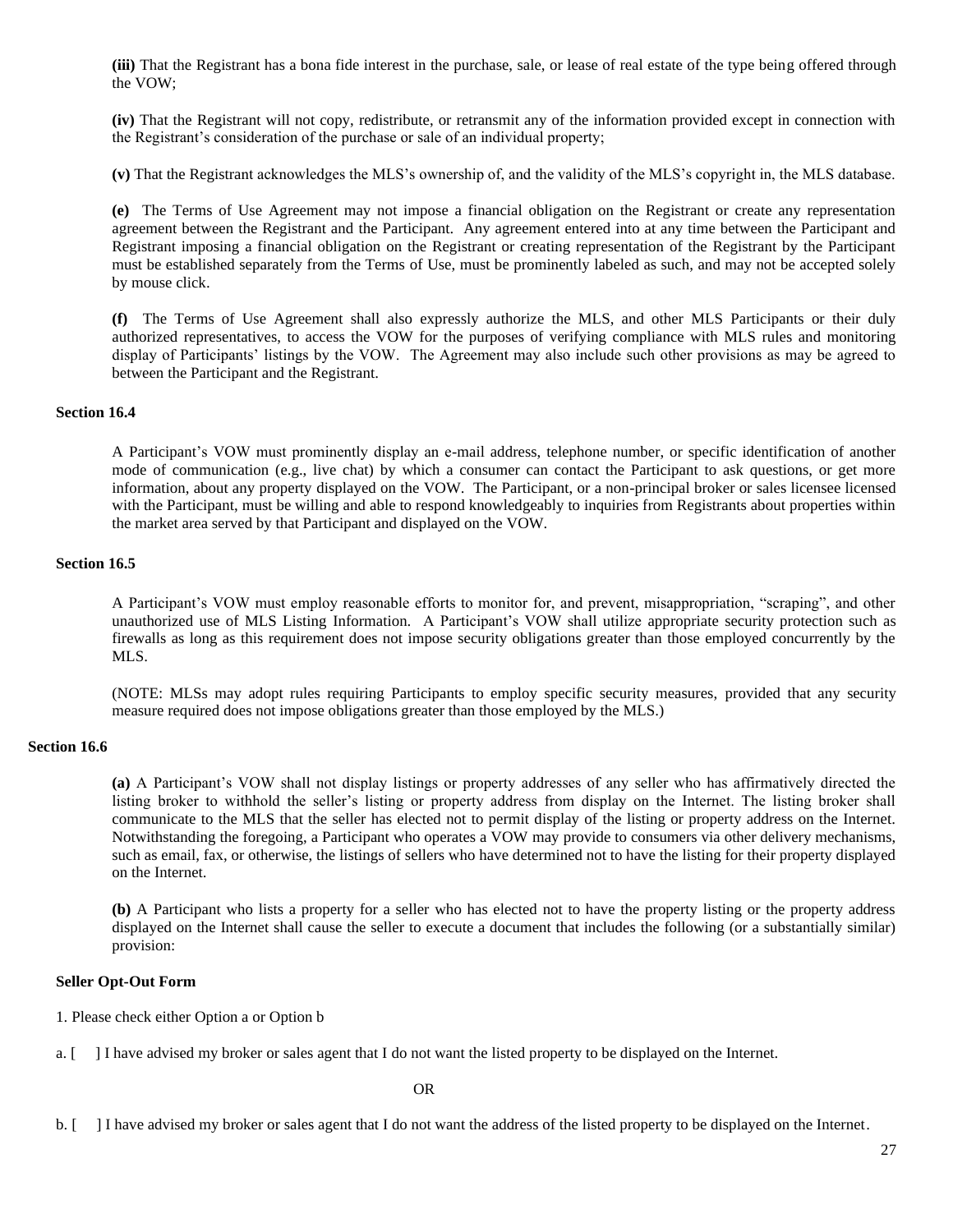2. I understand and acknowledge that, if I have selected option a, consumers who conduct searches for listings on the Internet will not see information about the listed property in response to their search.

#### $\overline{\phantom{a}}$ initials of seller

**(c)** The Participant shall retain such forms for at least one year from the date they are signed, or one year from the date the listing goes off the market, whichever is greater.

#### **Section 16.7**

**(a)** Subject to subsection (b), a Participant's VOW may allow third-parties (i) to write comments or reviews about particular listings or display a hyperlink to such comments or reviews in immediate conjunction with particular listings, or (ii) display an automated estimate of the market value of the listing (or hyperlink to such estimate) in immediate conjunction with the listing

(b) Notwithstanding the foregoing, at the request of a seller the Participant shall disable or discontinue either or both of those features described in subsection (a) as to any listing of the seller. The listing broker or agent shall communicate to the MLS that the seller has elected to have one or both of these features disabled or discontinued on all Participants' websites. Subject to the foregoing and to Section 16.8, a Participant's VOW may communicate the Participant's professional judgment concerning any listing. A Participant's VOW may notify its customers that a particular feature has been disabled "at the request of the seller."

#### **Section 16.8**

A Participant's VOW shall maintain a means (e.g., e-mail address, telephone number) to receive comments from the listing broker about the accuracy of any information that is added by or on behalf of the Participant beyond that supplied by the MLS and that relates to a specific property displayed on the VOW. The Participant shall correct or remove any false information relating to a specific property within 48 hours following receipt of a communication from the listing broker explaining why the data or information is false. The Participant shall not, however, be obligated to correct or remove any data or information that simply reflects good faith opinion, advice, or professional judgment.

#### **Section 16.9**

A Participant shall cause the MLS Listing Information available on its VOW to be refreshed at least once every three (3) days.

### **Section 16.10**

Except as provided in these rules, the NATIONAL ASSOCIATION OF REALTORS® VOW Policy, or any other applicable MLS rules or policies, no Participant shall distribute, provide, or make accessible any portion of the MLS Listing Information to any person or entity.

### **Section 16.11**

A Participant's VOW must display the Participant's privacy policy informing Registrants of all of the ways in which information that they provide may be used.

### **Section 16.12**

A VOW may exclude listings from display based only on objective criteria, including, but not limited to, factors such as geography, list price or type of property. (*Amended 11/21)*

#### **Section 16.13**

A Participant who intends to operate a VOW to display MLS Listing Information must notify the MLS of its intention to establish a VOW and must make the VOW readily accessible to the MLS and to all MLS Participants for purposes of verifying compliance with these Rules, the VOW Policy, and any other applicable MLS rules or policies.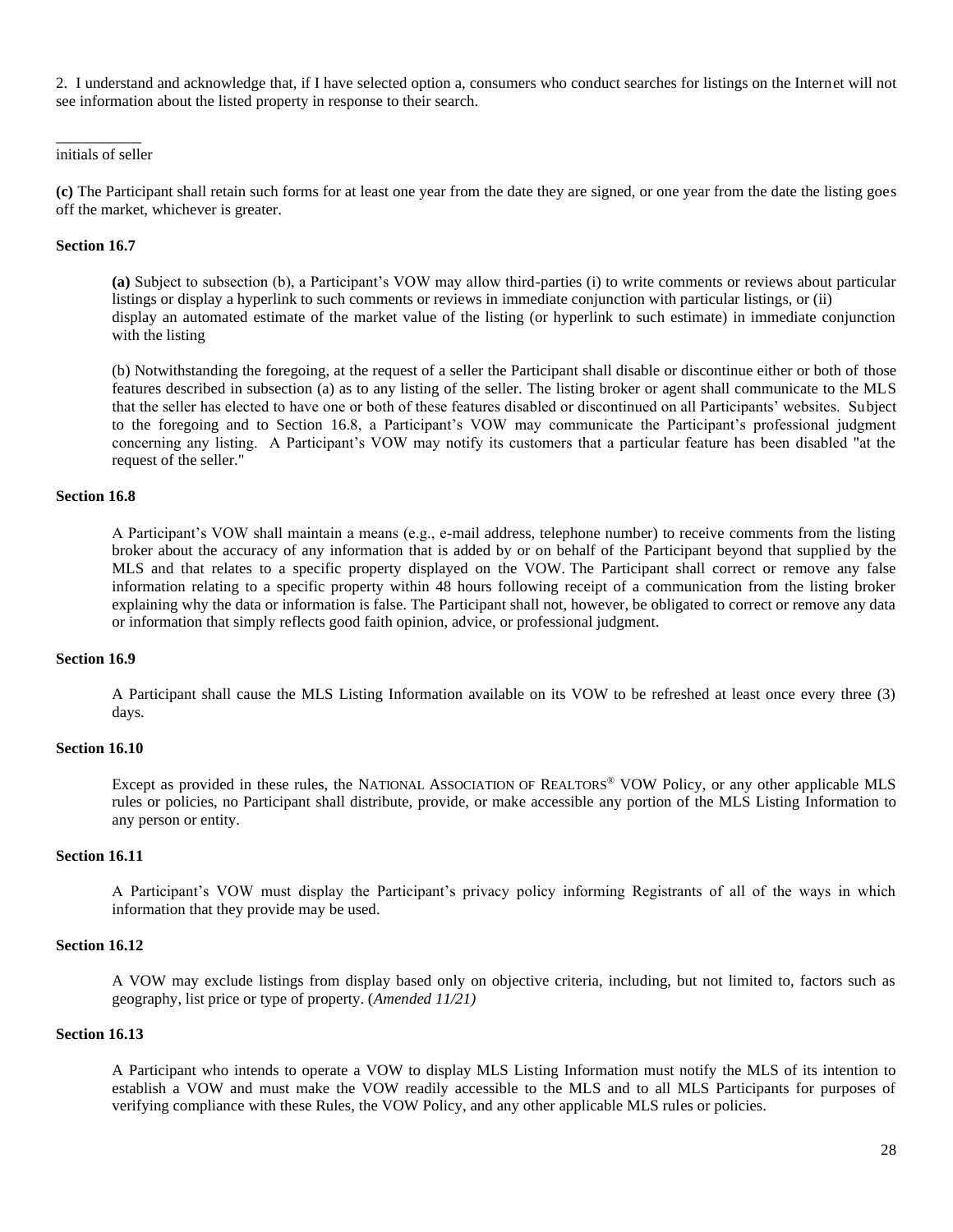### **Section 16.14**

A Participant may operate more than one VOW himself or herself or through an AVP. A Participant who operates his or her own VOW may contract with an AVP to have the AVP operate other VOWs on his or her behalf. However, any VOW operated on behalf of a Participant by an AVP is subject to the supervision and accountability of the Participant.

### **Section 16.15**

A Participant's VOW may not make available for search by, or display to, Registrants any of the following information:

**a.** Expired, withdrawn, or pending ("under contract") listings.

**b.** The compensation offered to other MLS Participants.

**c.** The type of listing agreement, i.e., exclusive right to sell or exclusive agency.

**d.** The seller's and occupant's name(s), phone number(s), or e-mail address(es).

**e.** Instructions or remarks intended for cooperating brokers only, such as those regarding showings or security of listed property.

### **Section 16.16**

A Participant shall not change the content of any MLS Listing Information that is displayed on a VOW from the content as it is provided in the MLS. The Participant may, however, augment MLS Listing Information with additional information not otherwise prohibited by these Rules or by other applicable MLS rules or policies as long as the source of such other information is clearly identified. This rule does not restrict the format of display of MLS Listing Information on VOWs or the display on VOWs of fewer than all of the listings or fewer than all of the authorized information fields

### **Section 16.17**

A Participant shall cause to be placed on his or her VOW a notice indicating that the MLS Listing Information displayed on the VOW is deemed reliable but is not guaranteed accurate by the MLS. A Participant's VOW may include other appropriate disclaimers necessary to protect the Participant and/or the MLS from liability.

### **Section 16.18**

A Participant shall cause any listing that is displayed on his or her VOW to identify the name of the listing firm and the listing broker or agent in a readily visible color, in a reasonably prominent location, and in typeface not smaller than the median typeface used in the display of listing data.

### **Section 16.19**

A Participant shall limit the number of listings that a Registrant may view, retrieve, or download to not more than 100 current listings and not more than 100 sold listings in response to any inquiry.

(Note: The number of listings that may be viewed, retrieved, or downloaded should be specified by the MLS in the context of this rule but may not be fewer than 100 listings or 5% of the listings in the MLS, whichever is less.)

### **Section 16.20**

A Participant shall require that Registrants' passwords be reconfirmed or changed every 90 days.

(Note: The number of days passwords remain valid before being changed or reconfirmed must be specified by the MLS in the context of this rule and cannot be shorter than 90 days. Participants may, at their option, require Registrants to reconfirm or change passwords more frequently.)

# **Section 16.21**

A Participant shall cause any listing displayed on his or her VOW that is obtained from other sources, including from another MLS or from a broker not participating in the MLS, to identify the source of the listing.